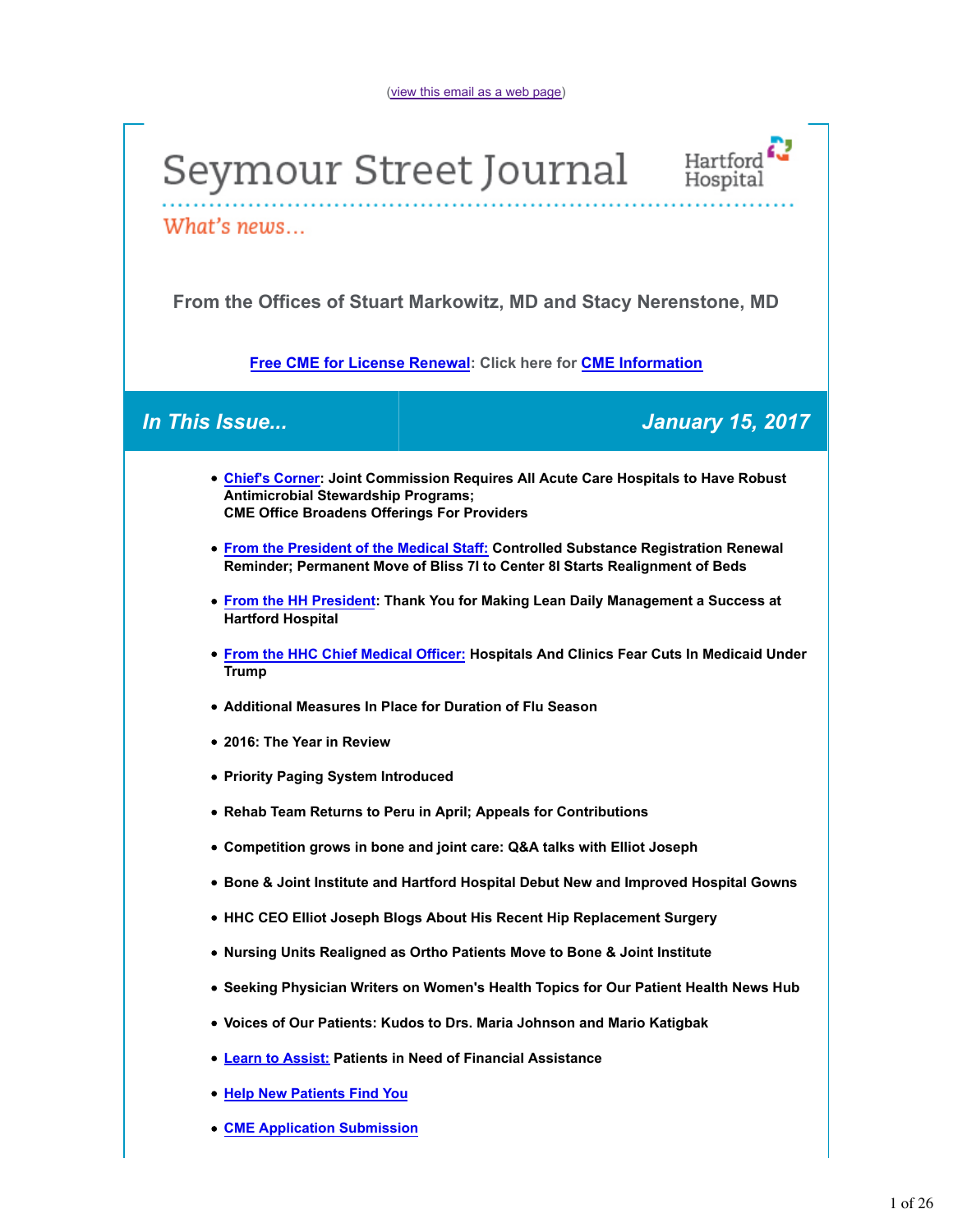#### **Free CME for License Renewal**

*"Wherever the art of medicine is loved,*

**May 12, 2013:**

**Dr. Tim Machon Performs First Robotic Single Site Hysterectomy in New England**

*there is also a love of humanity."*

**- Hippocrates**

*Follow Hartford Hospital on facebook, youtube and twitter*

# *Chief's Corner*

*- Dr. Jack Greene, Hartford HealthCare Regional Vice President of Medical Affairs for the Hartford Region and Hartford Hospital*

# **Just Ask Us!**

We have put in place a dedicated email box for the medical staff, called "Ask Jack." The emails will be picked up each day, and I will be responsible for making sure that you receive feedback. Send your concerns to *askjack@hhchealth.org*.

In addition, there is a dedicated email box to ask questions of **Dr. Stu Markowitz**. Send your questions or comments to *StuandYou@hhchealth.org*, and you'll get a response from Stu within 10 days.

# **Joint Commission Requires All Acute Care Hospitals to Have Robust Antimicrobial Stewardship Programs**

As of January 1, The Joint Commission, as a standard, requires all acute care hospitals to have robust antimicrobial stewardship programs. The key elements require:

- Leadership establishes antimicrobial stewardship as an organizational priority.
- The hospital has an antimicrobial stewardship team including at least an infectious diseases physician, infection preventionist, pharmacist, and a practitioner.
- The hospital educates staff and all licensed independent practitioners about antimicrobial resistance and antimicrobial stewardship practices, upon hiring or the granting of privileges then occurring periodically as needed.
- Systemic evaluation of the indication for antimicrobial usage, and of the ongoing treatment need after a set period of time, such as 48 hours. Providers will get real time feedback, advice, and education from Drs. Wainscoat, Nailor, and Goodlet by text and phone calls initially.
- The program uses evidence based protocols, policies and procedures for best practice. Examples include antibiotic restrictions, evidence based guidelines for common infectionscommunity acquired pneumonia, urinary infections, Clostridium difficile, and cellulitis as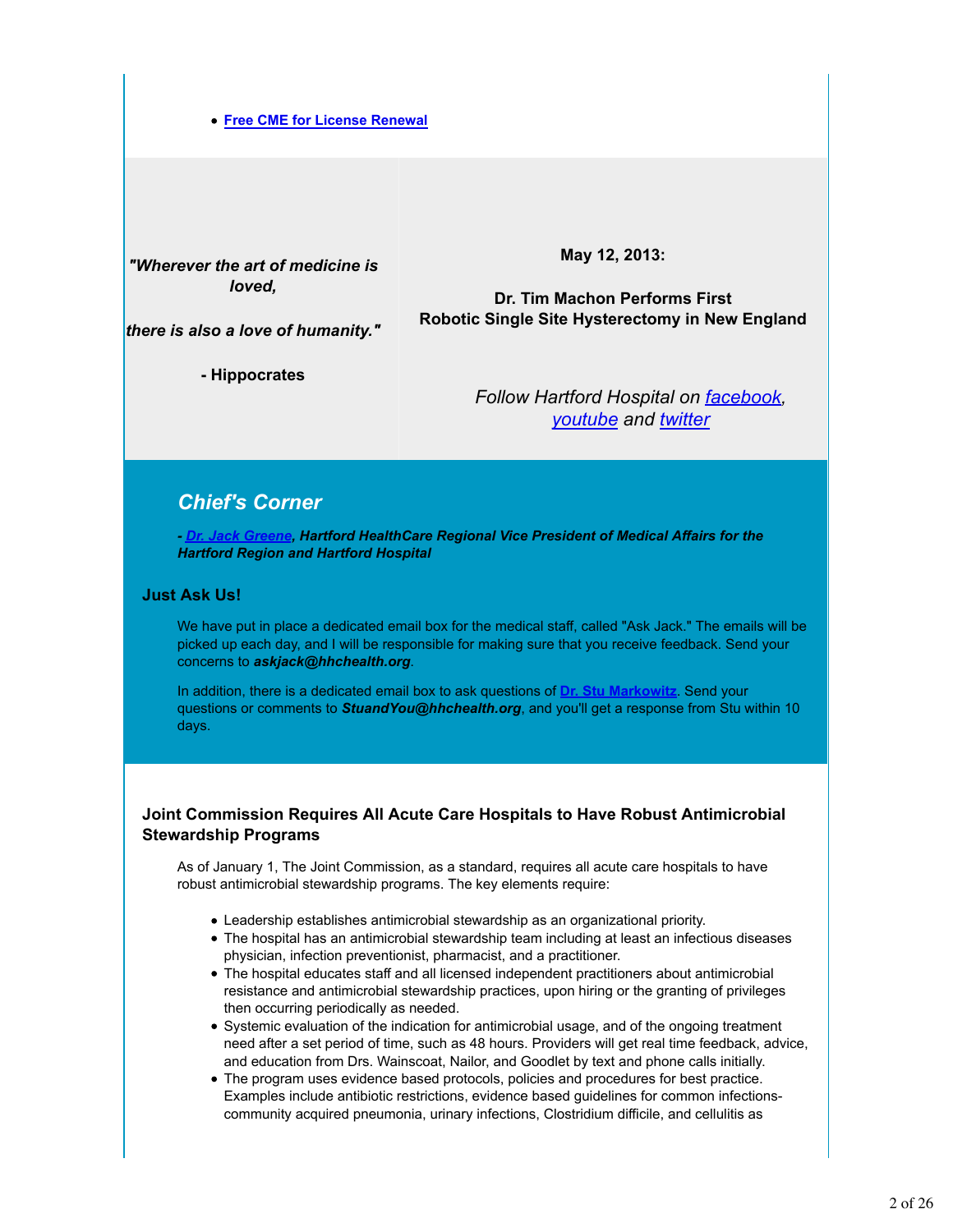examples. Also, guidelines are implemented for antibiotic prophylaxis, use of antimicrobials in adults, and transition from IV to PO therapy.

Thanks to the local antimicrobial stewardship committee and HHC Antimicrobial Council, much of this work was done for EPIC, and you will hear more about this in the coming weeks in Seymour Street and at a Department of Medicine Grand Rounds March 23. Look for antimicrobial stewardship vignettes in this journal over the coming weeks.

# **CME Office Broadens Offerings For Providers**

Our Continuing Medical Education (CME) office serves all of Hartford HealthCare, including the hospitals.

As part of Leadership and Organization Development, we are striving to broaden the depth and breadth of our CME offerings, and aim to provide multi-channel, multi-disciplinary and multi-modal educational opportunities for all providers across the system.

This system-wide strategy will be supported by a talented team of individuals. We would like to officially welcome **Dr. Thomas Lane** (The Hospital of Central Connecticut), **Dr. Vincent Pepe** (MidState Medical Center), **Dr. Steven Lee** (Windham Hospital) and **Dr. Jennifer Bellino** (Backus Hospital) to our CME department as directors of Medical Education (DMEs). **Dr. Tom Nowicki** is the system CME medical director and the DME for Hartford Hospital.

In these roles the DMEs will provide local oversight and support for the development, direction and coordination of all CME activities. They will help to drive the CME mission and vision forward to bridging the gap between knowledge and outcomes, achieving an integrated education program for our providers across the system. These individuals provide the skills and support necessary to drive CME as a market differentiator for HHC.

- *Gerry Lupacchino, Vice President, Leadership and Organization Development*
- *Dr. Rocco Orlando, Chief Medical Officer and Senior Vice President of Hartford HealthCare*
- *Dr. Jack Greene, Vice President of Medical Affairs, Hartford Region*
- *Dr. Jonathan Velez, Vice President of Medical Affairs, Central Region*
- *Dr. Robert Sidman, Vice President of Medical Affairs, East Region*

# *From the President of the Medical Staff*

*- Dr. Stacy Nerenstone*, *President of the Hartford Hospital Medical Staff*

# **State of Connecticut, Controlled Substance Registration (CSR) Renewal Reminder**

Please renew your CSR promptly when you receive an email/letter from the Department of Consumer Protection.

# **Permanent Move of Bliss 7I to Center 8I Starts Realignment of Beds**

On January 10, Hartford Hospital began an organization-wide realignment of beds with the permanent move of Bliss 7I to Center 8I.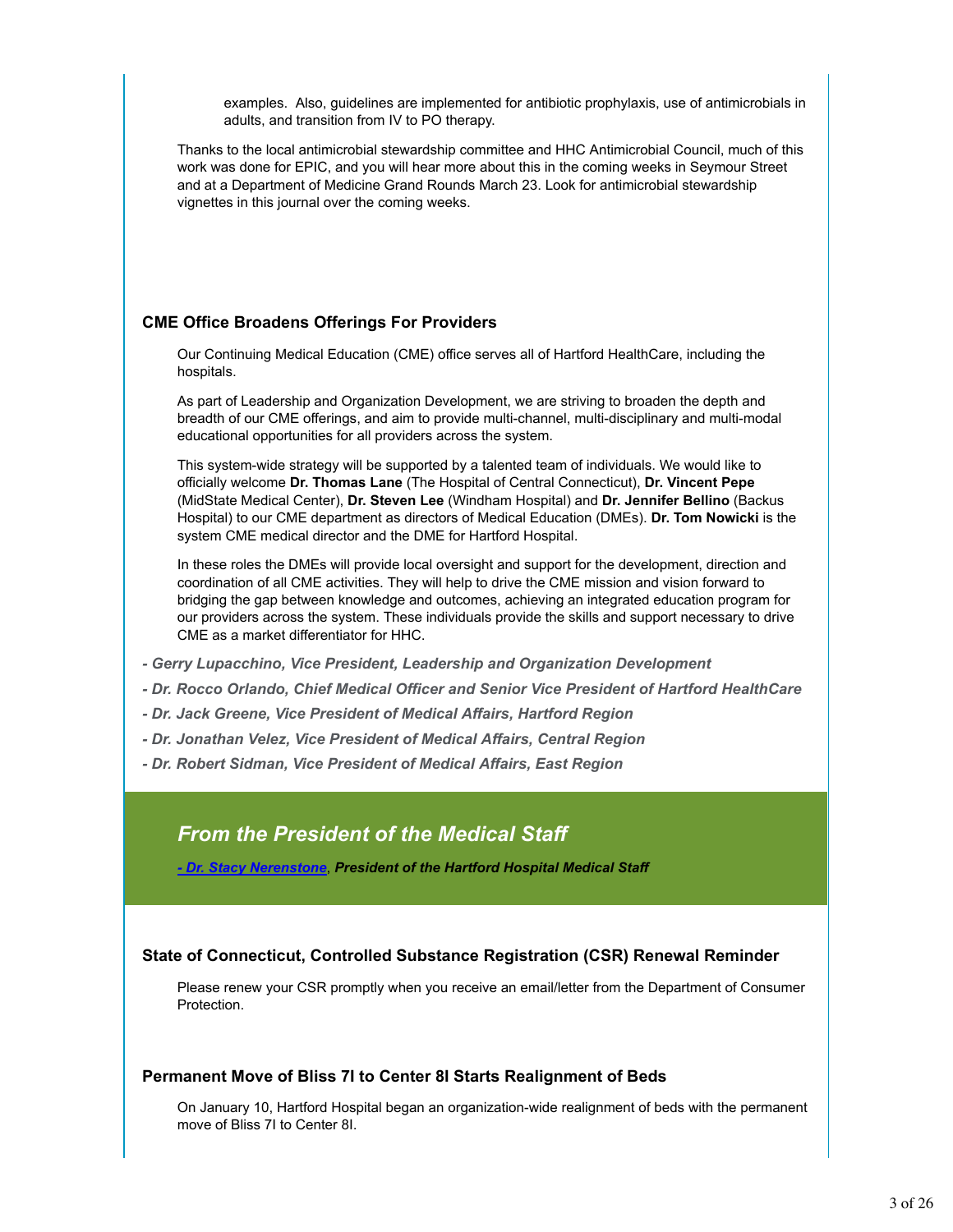This is the first of many moves, which when complete, will provide enhanced cohorting of patients, staff and providers as well as increase the number of private rooms at Hartford Hospital. This move will also allow for minor refurbishment of many patient areas.

We recognize that this move has the potential to cause significant disruption. With that said, the move to C8I has truly been a team effort. Nearly every department has been/will be affected and the operational team coordinating these moves has been proactive and committed to providing the best and safest care to our patients, families and staff.

Additional information will be coming in the near future from your local leadership with more details around which areas can expect to move and the timeline for each element.

Thank you for your ongoing commitment to those we serve and to the continuous improvement process.

If you have any questions or feedback, please contact Dave Fichandler, director of Initiative Integration at 860-972-2450 or David.Fichandler@hhchealth.org.

# *From the Hospital President*

*Dr. Stu Markowitz*, *Senior VP, HHC, and Hartford Region President*

# **Thank You for Making Lean Daily Management a Success at Hartford Hospital**

As you know, over the past fiscal year, we greatly expanded LEAN daily management throughout the hospital. Many of you are involved in daily huddles that help your teams respond rapidly to improve processes and overall patient care.

I thank you for your hard work in implementing and adjusting to this new way of working. Our progress in implementing LEAN has been admirable:

• Over the past year, we have stood up 48 new groups and laid the foundation for more rapid expansion going forward.

• Ten of our groups have achieved Bronze status, which is a LEAN certification, and they are working toward Silver status for high performance.

• We plan to stand up dozens of additional daily management sites and achieve Bronze certification in 24 more.

• More than 630 Hartford HealthCare leaders have completed Advanced Lean Training, with more than 40 percent from Hartford Hospital.

• Many of you have participated in the disciplined five-day, rapid improvement Kaizan process. Here are a few examples of what groups have achieved:

- Reduced handoffs for psychiatric patients transitioning from HH to the Institute of Living from 32 to six, reducing processing time significantly.
- Improved the number of stroke patients discharged by 11 a.m., to 88 percent up from 73 percent, and improved outpatient appointment compliance to 90 percent from 60 percent.
- Reduced the number of phone calls made to heart-failure patients transitioning to home from 11 to three; initiated home care visits within 24 hours of transition, compared to a one- to three-day wait before; and improved the quality and accuracy of transition paperwork by more than 90 percent.

LEAN now is the way Hartford Hospital works, and we expect our efficiencies and effectiveness to continue to improve. Thank you for your participation in this journey.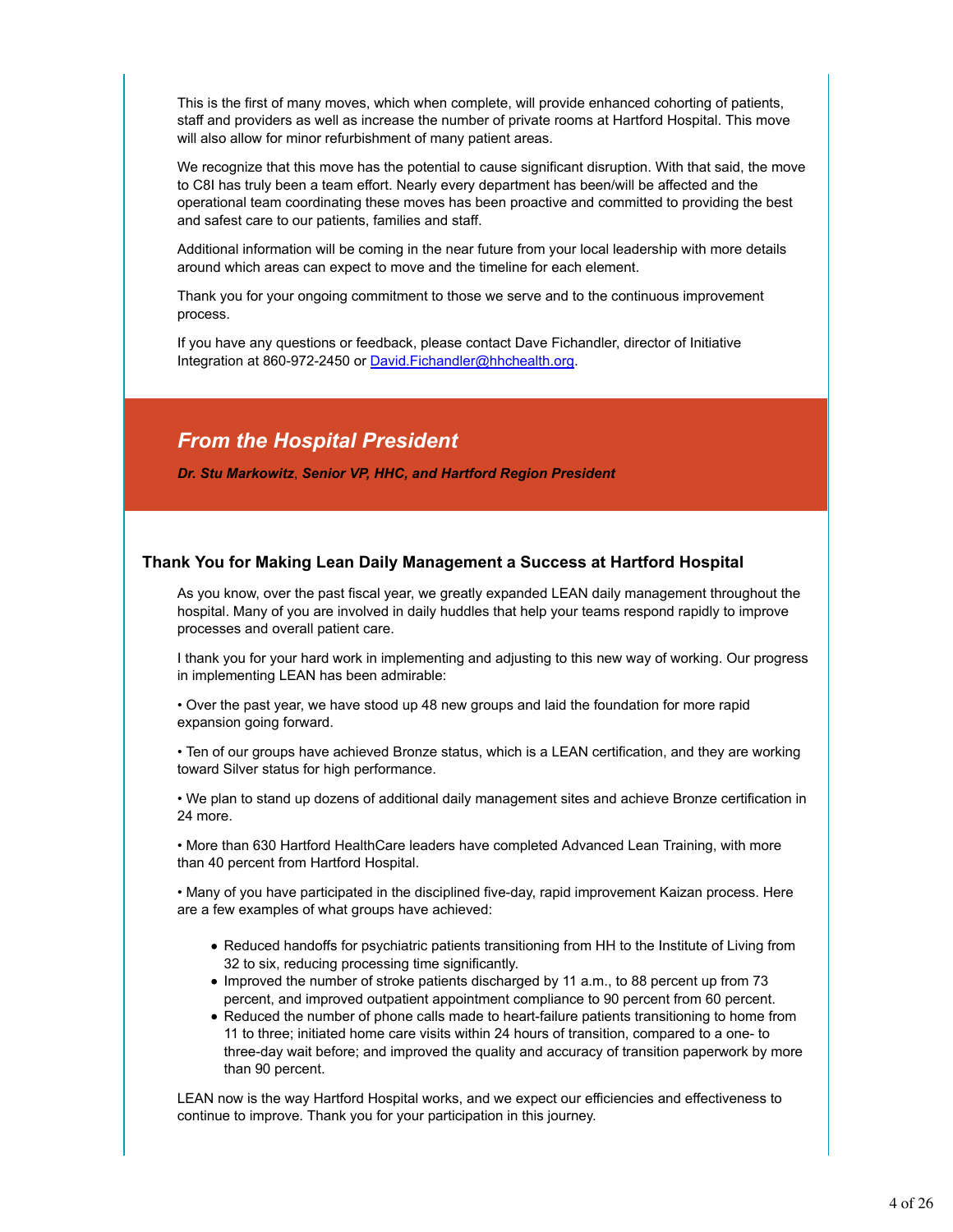# *From Dr. Rocco Orlando, Senior Vice President and Chief Medical Officer*

# **Dr. Rocco Orlando: Hospitals And Clinics Fear Cuts In Medicaid Under Trump**

**Hartford Courant, December 20, 2016**

As the future of Obamacare hangs in the balance, the chief medical officer for Hartford HealthCare says that scaling back the Medicaid part of the law would mean a loss of "tens of millions of dollars" in revenue and would result in staff reductions and scaling back of services.

**Dr. Rocco Orlando**, chief medical officer for the Hartford HealthCare system, said the hospital's leaders are very concerned about the prospect of the federal government no longer paying the vast majority of the cost of expanding eligibility for Medicaid.

"It would have profound impact; it's very much front of mind," he said.

He's assuming Connecticut could not cover the cost of about 200,000 people who were able to get covered under Medicaid after the law broadened eligibility for the public health insurance.

This year, Connecticut will need to come up with about \$61 million for a Medicaid expansion that was part of Obamacare, which is also known as the Affordable Care Act.

But the bill that could come due in 2019 or 2020 if Obamacare is repealed is far more significant. Currently, the federal government pays 98 percent of the \$1.2 billion annual cost to insure 201,000 poor adults in Connecticut who used to make too much to qualify for Medicaid. Under Obamacare, the federal share was going to gradually shrink until it was a 90 percent match - far more generous than the 50 percent match Connecticut receives for another 555,000 residents covered by Medicaid.

"The [Affordable Care Act] expanded coverage to a significant number of individuals; this expansion was funded in part through cuts to Medicare payments to hospitals," the Connecticut Hospital Association said in a statement. "If the law is repealed and the cuts remain in place, Connecticut hospitals' fiscal stability and sustainability, as well as patient access to care, will be compromised."

Vice President-elect Mike Pence recently promised to repeal Obamacare "lock, stock, and barrel" early next year, but congressional leaders are saying there will be a two- or three-year transition period before the health bill's replacement takes effect.

"My sense is there'll be a little breathing room. I think there will be a public repeal in January, but I believe they're going to be prudent enough to delay implementation for anything for two years or three years," Orlando said.

Orlando said Hartford HealthCare's five acute care hospitals, two mental hospitals and myriad outpatient programs would not be affected much by disruption in the individual private insurance market. But they are very concerned about the prospect of tens of thousands of people losing Medicaid coverage.

Hospitals have seen a reduction in uncompensated care since Obamacare rolled out. At Meriden's MidState Medical Center, Hartford HealthCare's location with the most significant number of uninsured patients, the proportion of uninsured patients fell from nearly 2.5 percent to barely more than 1 percent.

At the Hospital of Central Connecticut, the cost of uncompensated care fell from \$10.7 million in Fiscal 2013 to \$6.1 million in Fiscal 2015.

Dr. Tom Price, president-elect Donald Trump's selection to lead the Department of Health and Human Services, which oversees Medicare, Medicaid and Obamacare, would like to move from a guarantee of health care to the poor to a set amount of spending per person. Instead of sharing the cost of nursing home or hospital bills with states, the government would send a block grant and let the states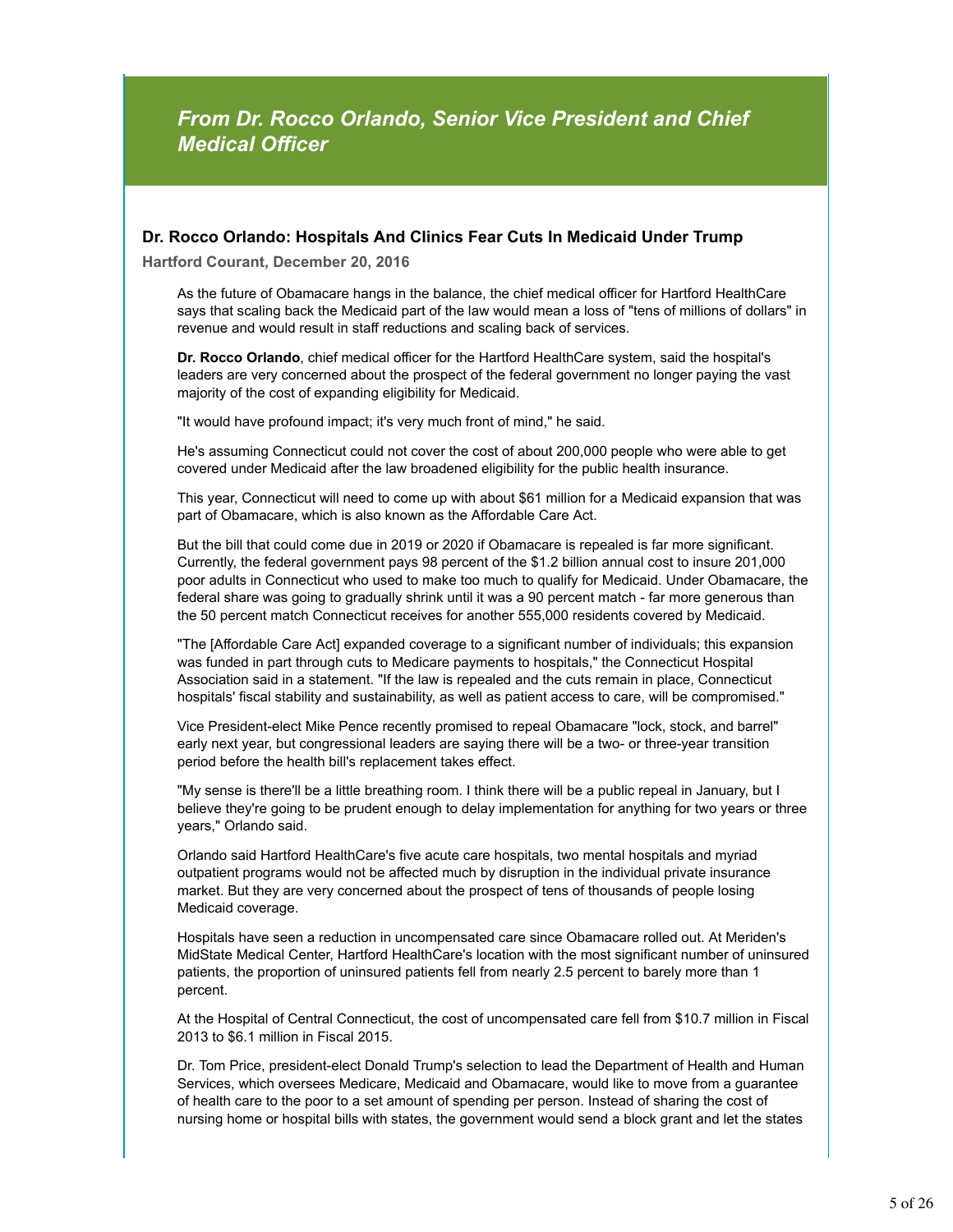sort it out.

Orlando said his colleagues are concerned about this approach, "particularly if the move to block grant has an agenda to reduce Medicaid."

They're not remaining silent about their concerns, either. He said they're "very actively engaged in providing input" to Congress about what they want an Obamacare replacement to preserve.

"Regardless of your party affiliation, there are elements of the ACA that warrant ongoing support," he said.

He acknowledged that Medicaid does not have the same kind of bipartisan support as some more popular parts of the law. Price wrote a letter last year that said that Medicare, Medicaid and Social Security "are binding seniors and low-income families to a costly, centralized health care strategy that intrudes on the personal decisions of patients and their doctors; promising retirement income the government cannot provide; trapping the disadvantaged in a web of welfare programs that draw beneficiaries into long-term government dependency."

Bills for about half of all patients in nursing homes are covered by Medicaid. Some were not poor until the cost of long-term care wiped out their savings. And, Price's letter said the open-ended commitment approach of these programs is unsustainable, and will require "enormously higher taxes" in the future.

If a block grant approach freezes or reduces federal Medicaid spending, the 17 clinics that serve 350,000 low-income Connecticut residents would be hit especially hard.

These clinics, such as Community Health Services on Albany Avenue, get more than half of their revenue from Medicaid. Only 8 percent of their bills are paid through private insurance - generally for people who cycle on and off of Obamacare and Medicaid as their hours fluctuate during the year.

Until last year, the centers received about \$4 million a year in state funding, but with the budget crisis, that's no longer available.

Deb Polun, director of government affairs and media relations for the Community Health Center Association of Connecticut, said even though the arrival of Obamacare didn't increase the number of customers, she and her colleagues are worried that if insurance is pulled from thousands of clients, they'll stop coming in for care.

# *Top News*

# **Additional Measures In Place for Duration of Flu Season**

*Dr. Rocco Orlando III, Hartford HealthCare Senior Vice President, Chief Medical Officer*

We began treating our first flu cases at Hartford HealthCare facilities in mid-December 2016.

Because of our Universal Influenza Prevention Program, HHC staff members are better prepared to face the flu while keeping our patients, coworkers and ourselves as safe as possible. Here are some additional measures we will take throughout the influenza season:

- Staff members with flu-vaccine exemptions must wear a mask whenever within six feet of an area where patients/clients may be encountered, regardless of the location of the patient, the extent of interaction with the patient or whether or not the patient is currently present. Such areas include clinical units, hallways, lobbies and public dining areas. (The mask may be removed when eating.)
- Because influenza is not the only respiratory infection making the rounds this time of year, staff members should remember to follow standard cough and respiratory hygiene, including: covering the mouth and nose with a tissue when coughing or sneezing; disposing of the tissue in the nearest waste receptacle; and washing or disinfecting hands after contact with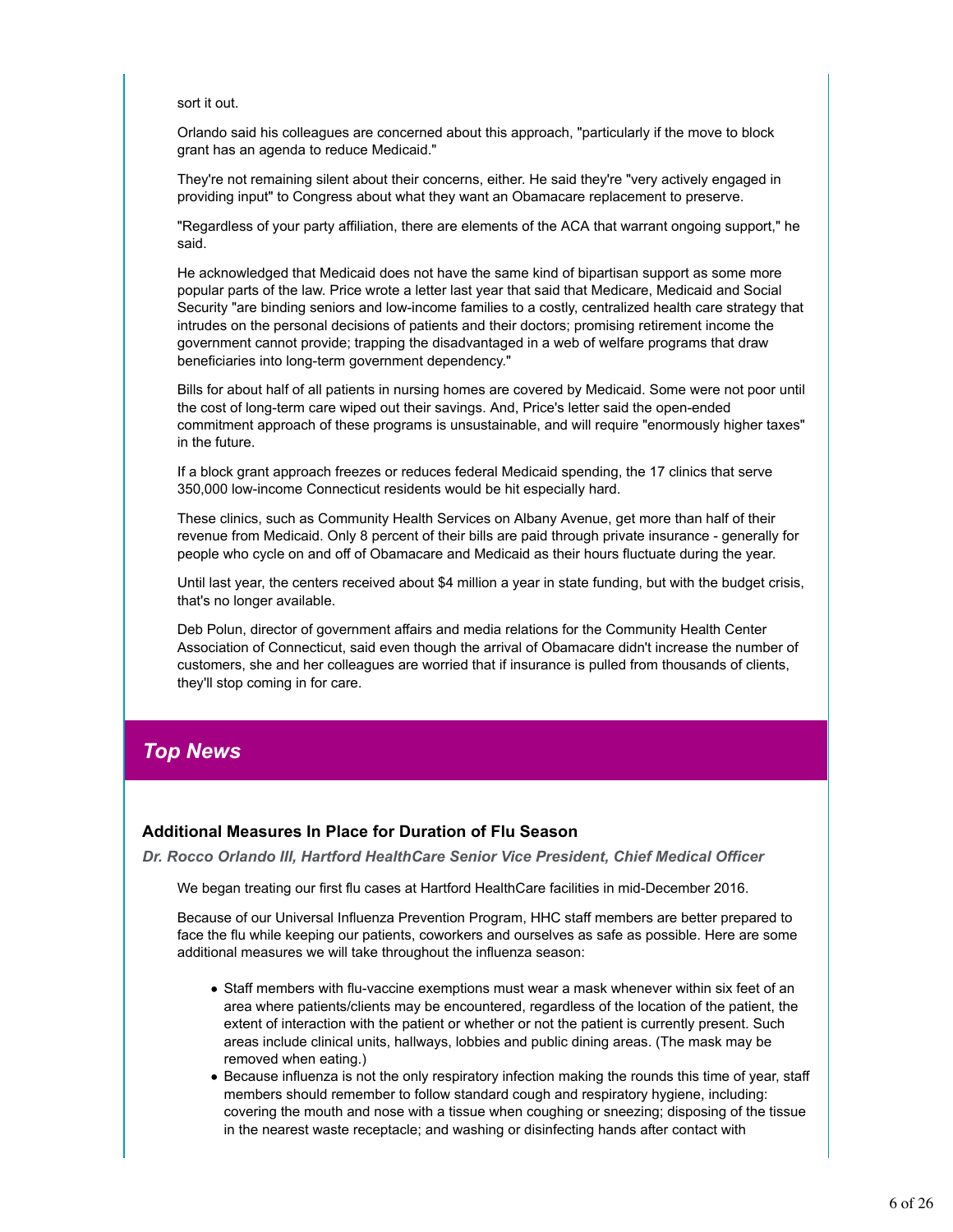respiratory secretions or contaminated material.

- Employees with fever, vomiting or diarrhea should stay home. Those with cold symptoms, such as a cough, sneezing or a sore throat, should stay home and return to work when they are feeling better.
- Hartford HealthCare institutions will follow their protocols related to the masking of patients and family members who have symptoms of respiratory illness. Standard and droplet precautions will be followed as usual.

With our Universal Flu Prevention Program, we have taken an extraordinary step together to safeguard our patients and fellow employees. Let's continue to do everything we can to live our values on behalf of the people we serve.

# **2016: The Year in Review**

Watch the HHC Year in Review video: https://intranet.hartfordhealthcare.org/news-events/hhc-topnews/hhc-a-year-in-review

We bet you'll see some familiar faces!

# **Priority Paging System Introduced**

As part of our ongoing work to improve communications between providers, Hartford Hospital will introduce a priority paging system this month. The priority paging language benefits senders and receivers and is available on the Intelliweb home page. The goal is to clarify expectations around returning pages or inquiries and we expect it to be used by all providers.

Messages are categorized as: **STAT**, **urgent**, and r**outine** requests. STAT requests are to be returned immediately, urgent requests within 30 minutes, and routine page messages within two hours.

- **Stat:** Immediate return phone call required. This should be utilized infrequently; significant clinical implications if not addressed immediately.
- **Urgent:** High priority item requiring a response within 30 minutes. For example, clinical test results, pain medication adjustment
- **Routine:** Non-urgent, does not require immediate response. Typical return call within 2 hours.

Always include your full mobile phone number (10 digits) in text page

Always TEXT page, don't page via "5-PAGE"

Right Page Example: "Urgent: N11/Katie/860-696-9171/Critical K"

# **Nursing Units Realigned as Ortho Patients Move to Bone & Joint Institute**

The recent opening of the **HHC Bone & Joint Institute** will enable Hartford Hospital to increase capacity in the main hospital as orthopedic cases move to the new facility.

Nursing units are being realigned and the number of private inpatient rooms is being increased, with more than 85 percent of them in surgery and neurosciences.

We plan to expand surgical and neuroscience capacity, update critical care alignment, improve cohorting of heart and vascular patients, and improve greater flexibility for staff.

The project will be completed in July.

# **Bone & Joint Institute and Hartford Hospital Debut New and Improved Hospital Gowns**

The new Hartford HealthCare Bone & Joint Institute has introduced a great advance for patients' comfort and modesty: The Model G hospital gown. This new model of hospital attire features full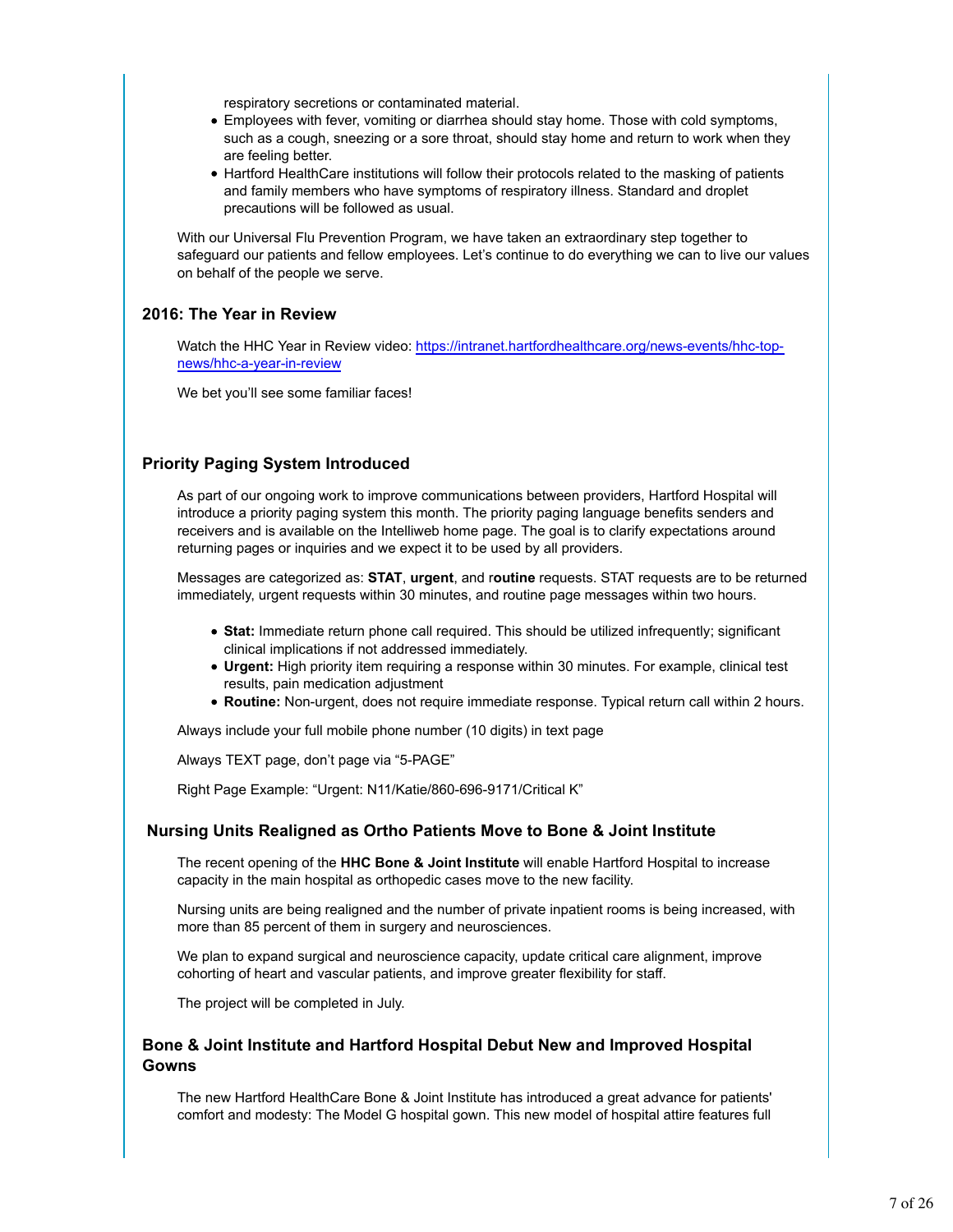coverage of the patient's backside. The gowns are being called the first major-release hospital gown redesign in almost a century.

Introduced at the Bone & Joint Institute, the gowns were funded by a \$35,000 donation from the Hartford Hospital Auxiliary. Next, the gowns will be offered to maternity patients at Hartford Hospital, followed by other hospitals.

Developed at the Henry Ford Innovation Institute in Detroit, the gown features full wrap-around coverage, plastic snaps instead of cloth ties and a thicker cotton-poplin blend. The closed-back design includes a fold-over access panel, with snaps that can turn a size medium into an extra large. The double-breasted front has three snaps, instead of cloth ties, to close the gown. Despite the robe-like fit, medical professionals say the gowns allow full access for IVs and other medical lines. The gowns, like a new drug, were tested in a series of clinical trials at Henry Ford Hospitals.

#### **HHC CEO Elliot Joseph Blogs About His Recent Hip Replacement Surgery**

In the latest edition of his blog, Our Moment, HHC CEO Elliot Joseph reflects on his recent hip replacement surgery as the new Bone and Joint Institute at Hartford Hospital opens its doors. The institute, he says, will help patients like him get back on their feet and generate economic benefits for our city and our region. Watch the video.

Joseph would like to hear from you: Have you been a patient? How did the experience influence your work at HHC? E-mail Elliot at: OurMoment@hhchealth.org

Follow Elliot's Our Moment blog on HHC Connect.

#### **Rehab Team Returns to Peru in April; Appeals for Contributions**

*Dr. Mani Seetharama, Dreaming and Working Together president*

A 23-member rehab team, led by **Dr. Andrew Wakefield**, neurosurgeon, and Hernando Garcia, HH HIM, is expected to treat 62 new amputees as part of the 2017 Dreaming and Working Together mission in Lima, Peru in April. Four prosthetic and physical therapy students from the University of Hartford will join the mission.

Dreaming and Working Together was started in 2003 by Garcia, a native of Peru, who collected more than \$5,000 recycling soda cans and donated it to a children's hospital in Lima, Peru. In 2006, a team of physicians led by Wakefield accompanied Garcia to Peru, and volunteered at a government hospital which serves the uninsured and underserved population of Lima.

In 2007, the team was joined by a physiatrist and a physical therapist, and the following year they established an amputee program there.

The rehabilitation team has made annual trips to Peru since, and has expanded from 5 to 21 volunteers in 2016. Rehab services have expanded to include post-op spine rehab, outpatient musculoskeletal and prosthetic management, and pediatric rehabilitation. They have also been providing education and training to our Peruvian counterparts to improve the continuity of care, and donated funds to an organization in Lima to establish a wellness clinic in Ventanilla county for young women and children. A dentist has also joined the team.

With only three months to go, we are \$6,000 below our operating budget. This will translate to an unreasonable increase in expense per team member, and at this time it appears that some core team prosthetists and rehab therapists may not be able to afford to join us on this trip. We are appealing to your generosity and charitable giving to close the gap.

Please consider logging on to our website (dreamingandworkingtogether.net) and clicking on the donate button.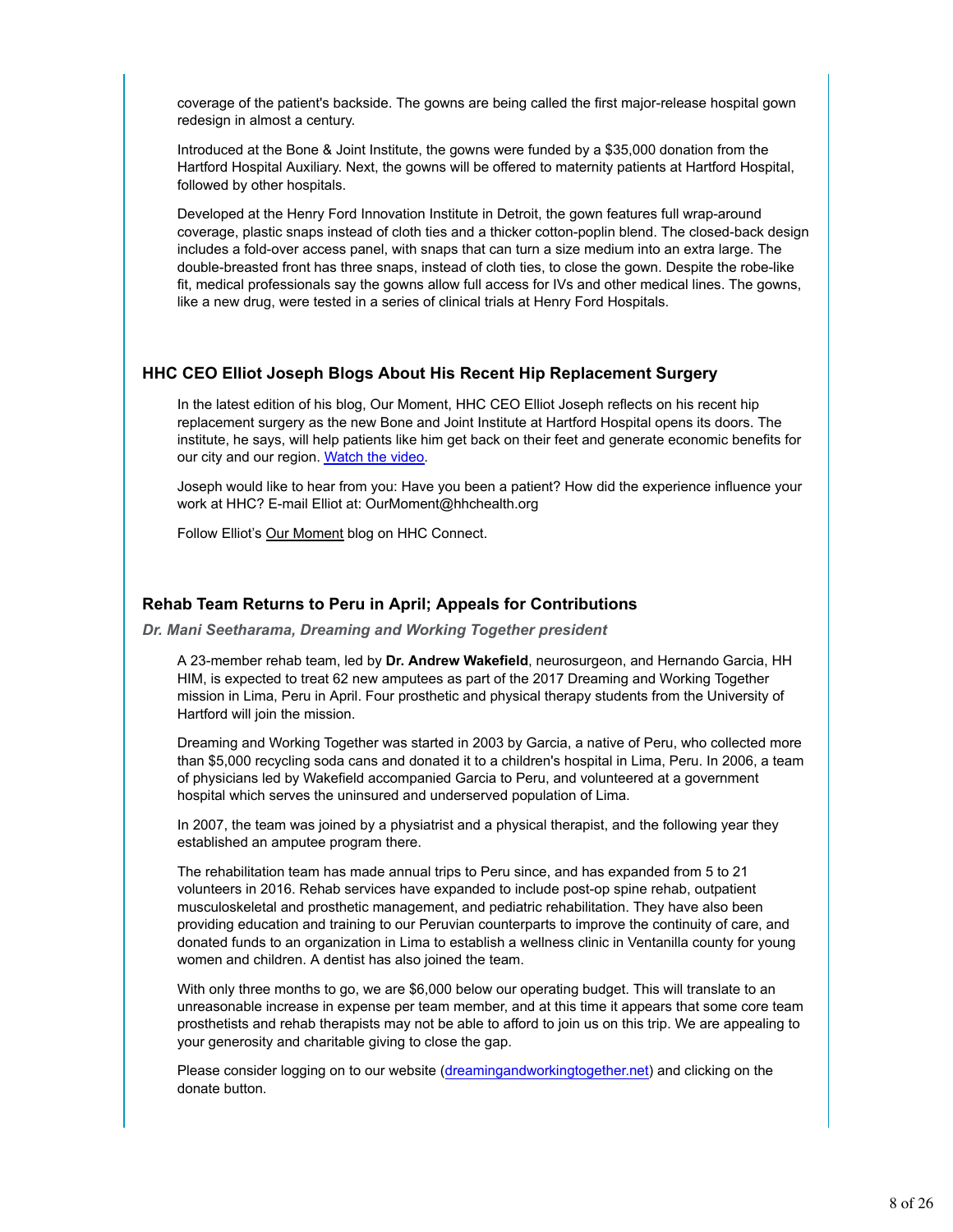# *Excellence*

# **Dr. Paul Thompson Serves as Co-director of First Statin Associated Muscle Symptoms Forum**

**Dr. Paul Thompson.** chief of Cardiology at Hartford Hospital, is the co-director of the First Statin Associated Muscle Symptoms Forum in Bethesda, MD held January 13-14.

Dr. Thompson will also provide several lectures at the symposium on research done at Hartford Hospital. This includes studies done by **Dr. Gualberto Ruano** designed to develop genetic diagnostic markers for statin myalgia.

**Beth Taylor, PhD,** director of Exercise Physiology Research in Cardiology at Hartford Hospital, will also deliver several lectures on projects she and Dr. Thompson have done collaboratively.

Dr. Thompson also will be Visiting Professor in Cardiology at the University of Colorado, Denver on February 9-10.

# **IOL's Dr. Hank Schwartz On CBS Evening News**

**December 15, 2016**

Dr. Hank Schwartz, psychiatrist-in-chief for the Institute of Living, appeared on the CBS Evening News Dec. 14, 2016 to discuss the four-year anniversary of the shootings at Sandy Hook Elementary School and the lessons that have been learned in the aftermath.

Dr. Schwartz, who co-authored a comprehensive 2014 report on the shootings, commented on a public s service announcement video created by Sandy Hook Promise showing how easy it can be to miss the warning signs of young people who are contemplating carrying out a mass shooting. Twenty-six people were killed in the 2012 Sandy Hook shootings, including 20 first-graders.

"For schoolchildren, we need to try to end the code of silence," said Dr. Schwartz, referring to the reluctance that some young people feel to report signs of troubling behavior on the part of their peers.

The video is being used to help educate young people on how to recognize the signs of a potential shooter. On the surface, the video tells the story of a teenager who has developed a crush on another student, but in the background there is another student who is experiencing the social isolation and revenge fantasies that can lead to a shooting incident.

*See Dr. Schwartz on CBS Evening News: https://www.youtube.com/watch?v=AIo91WYJSJU& feature=youtu.be*

# **Dr. Kwame Asante Elected to Board of Directors of Brain Injury Alliance**

**Dr. Kwame Asante** was elected to the board of directors of Connecticut Brain Injury Alliance in November. He will serve on the board of governors committee for the 2016-2017 year.

The Brain Injury Alliance provides support groups and resources for concussion patients and their families.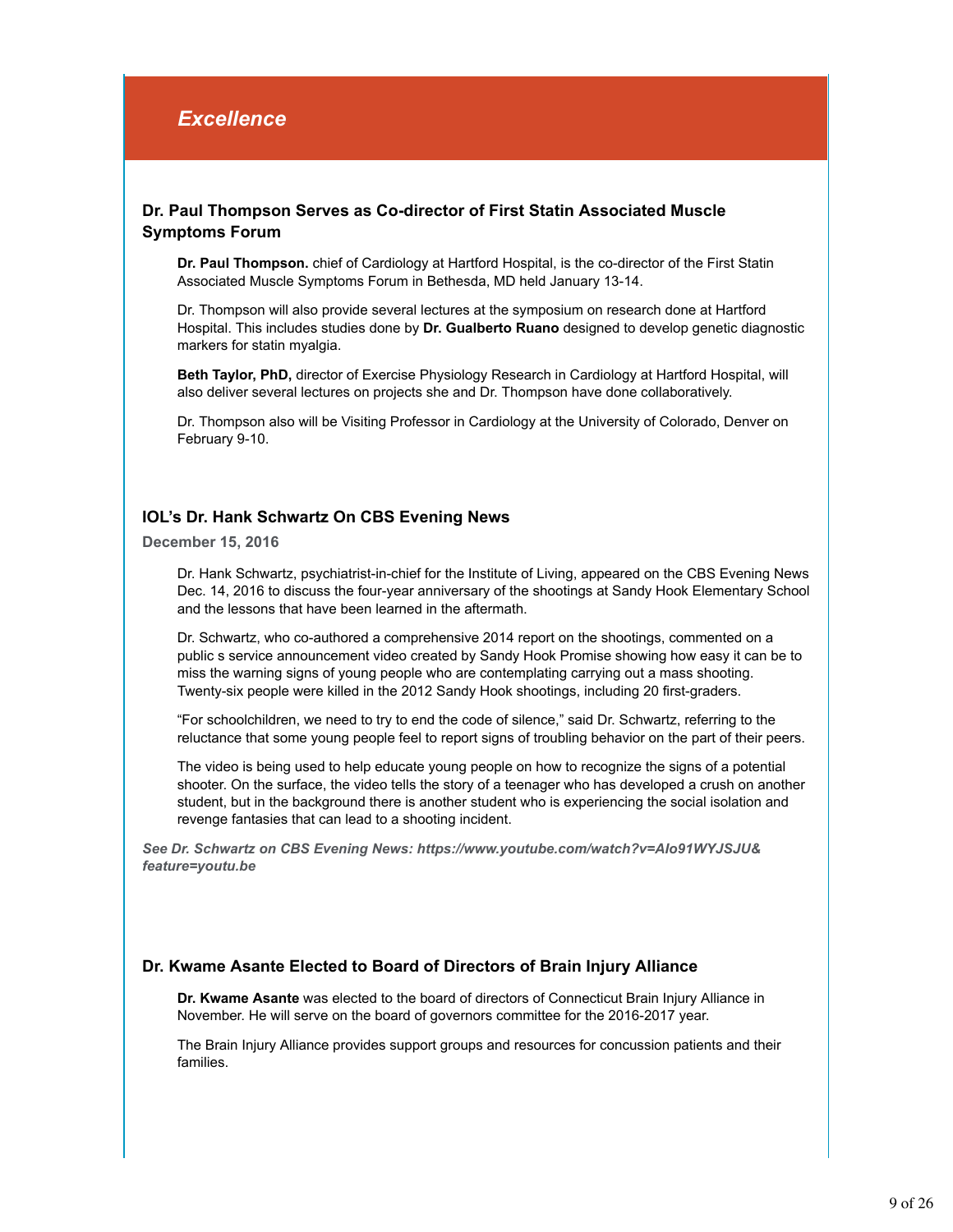# **Drs. Fournier and Spillane Present at Quest National Meeting**

**Dr. Jessica Fournier, Dr. Robert Spillane and Laura Kushner, RN**, presented a talk entitled "Quest to Improve Mortality: Our Observations and Expectations," at the Quest national meeting in Orlando, Florida on December 7-9, 2016.

They discussed the success of Hartford Hospital's work on mortality.

# **HH Staff Members Publish Research in** *Journal of Emergency Nursing*

**Danette Alexander,** DNP, RN, **Dr. Lincoln Abbott, Qiuping (Pearl) Zhou,** PhD, RN; and **Ilene Staff,** PhD, published new research in *The Journal of Emergency Nursing* in November, 2016.

Their work was entitled *"Can Triage Nurses Accurately Predict Patient Dispositions in the Emergency Department?"*

# **Dr. Francoise Roux Presents at International Chest Meeting in LA**

Dr. Francoise Roux made presentations at the American College of Chest Physicians Meeting in Los Angeles on October 25, 2016.

She participated in a panel discussion entitled *The Overlap Syndrome: Obstructive Sleep Apnea and COPD,* and also served as moderator at a poster session on sleep disorders.

# **David Glahn Receives Research Award From The American College of Neuropsychopharmacology**

**David Glahn, Ph.D.,** director of the Affective Disorders and Psychosis (ADAPTING) Laboratory at the Olin Neuropsychiatric Research Center at the IOL at Hartford Hospital, was the winner of the Joel Elkes Research Award in recognition of an outstanding clinical contribution to neuropsychopharmacology from The American College of Neuropsychopharmacology.

This award was presented at the 55th Annual Meeting of the ACNP in Hollywood, Florida.

Dr. Glahn has published more than 200 papers and reviews in leading scientific journals, leads a number of research grants funded by the National Institutes of Health, and has played a seminal role in building and leading imaging-genomics consortia to advance the analytic methods for the enormous datasets involved in whole genome sequencing.

He also serves as a professor of psychiatry and co-director of the Division on Neurocognition, Neurocomputation and Neurogenetics at Yale University School of Medicine.

The power of Dr. Glahn's approach is that he uses function to search for structure, utilizing his knowledge of cognitive neuroscience to nominate potential biomarkers to be studied in large pedigree cohorts to assess heritability, reveal disease associations, and identify putative risk genes.

This approach helps to ensure that identified risk genes are likely to have a meaningful impact on the daily functioning of the individual, eliminating the need to conduct a post-hoc search to ascribe function.

In addition, Dr. Glahn served as a Section Editor for Human Brain Mapping and currently serves on the editorial board of three other professional journals. He is a Fellow in the ACNP, and has been the recipient of a number of other professional honors, including the A. E. Bennett Award of the Society of Biological Psychiatry.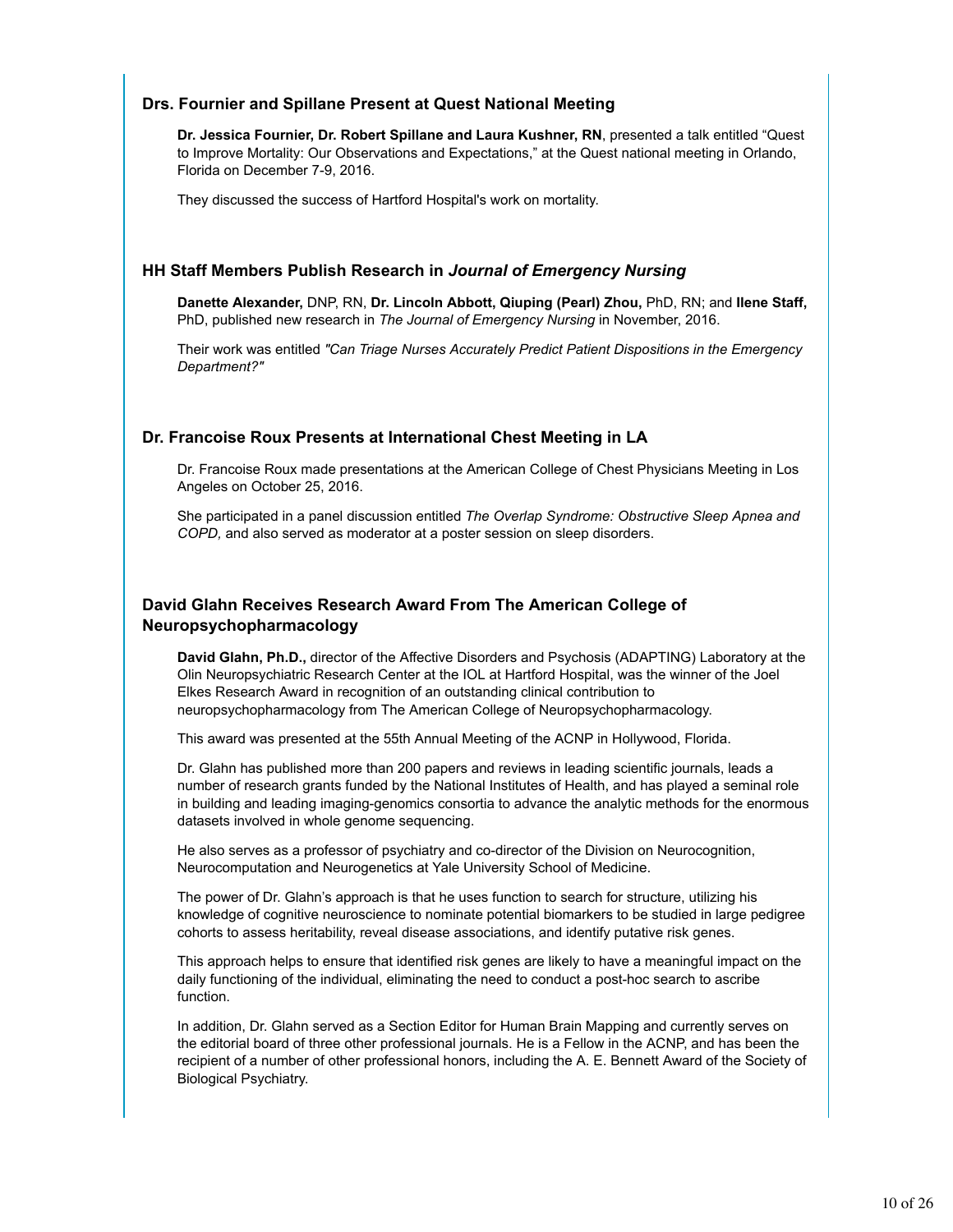# *Research and Academics*

# **Volunteers Needed for a Research Study Aiming to Detect Cancer Earlier**

HHC is conducting a research study to determine if a new blood test can be used to detect cancer earlier than standard screening tests.

We are seeking participants to make a study-related blood donation for laboratory analysis.

Participants may qualify if they:

- are at least 20 years of age
- are not pregnant
- do not feel feverish or have an inflammatory disease
- have never had cancer before (skin cancer other than melanoma is acceptable) or have recently been diagnosed with cancer but have not yet started treatment

Qualified participants will receive a \$25 check card after their blood donation. To participate please contact 860.972.1588.

# **Clinical Trials Being Offered at HHC**

Research is a critical aspect of our being the destination for innovative and complex care.

Through our membership in the Memorial Sloan Kettering Cancer Alliance, Hartford HealthCare is now offering more than 20 clinical trials to our patients, giving them access to innovative new treatments right here at home.

Our Neuroscience Center also is offering a number of clinical trials in our overall efforts to improve patient outcomes.

# *Accepting New Patients? We Can Help*

# **Help New Patients Find You**

Hartford HealthCare offers physicians a free powerful tool to help reach potential patients. The system-wide "Find A Doctor" search feature on our website helps potential patients connect with appropriate physicians when they need care.

Patients' searches lead to doctors' online profiles, which are based on information physicians provide to the Medical Staff Office. Details on education, specialty, office locations, languages spoken, biography and any promotional videos are displayed, helping patients make vitally important decisions in choosing a physician.

The HHC Planning and Marketing team is committed to making sure this online information is correct. Please spend a few moments reviewing your profile at HartfordHealthCare.org/verify. Click the "Physician Feedback Form" on the right hand side of your profile to submit changes.

You will need your NPI number to verify your identity. The "Accepting New Patients" filter is set as the default to help patients connect with physicians who are taking new patients. If you are no longer accepting new patients, please let us know. Changes to your profile will be made within three business days.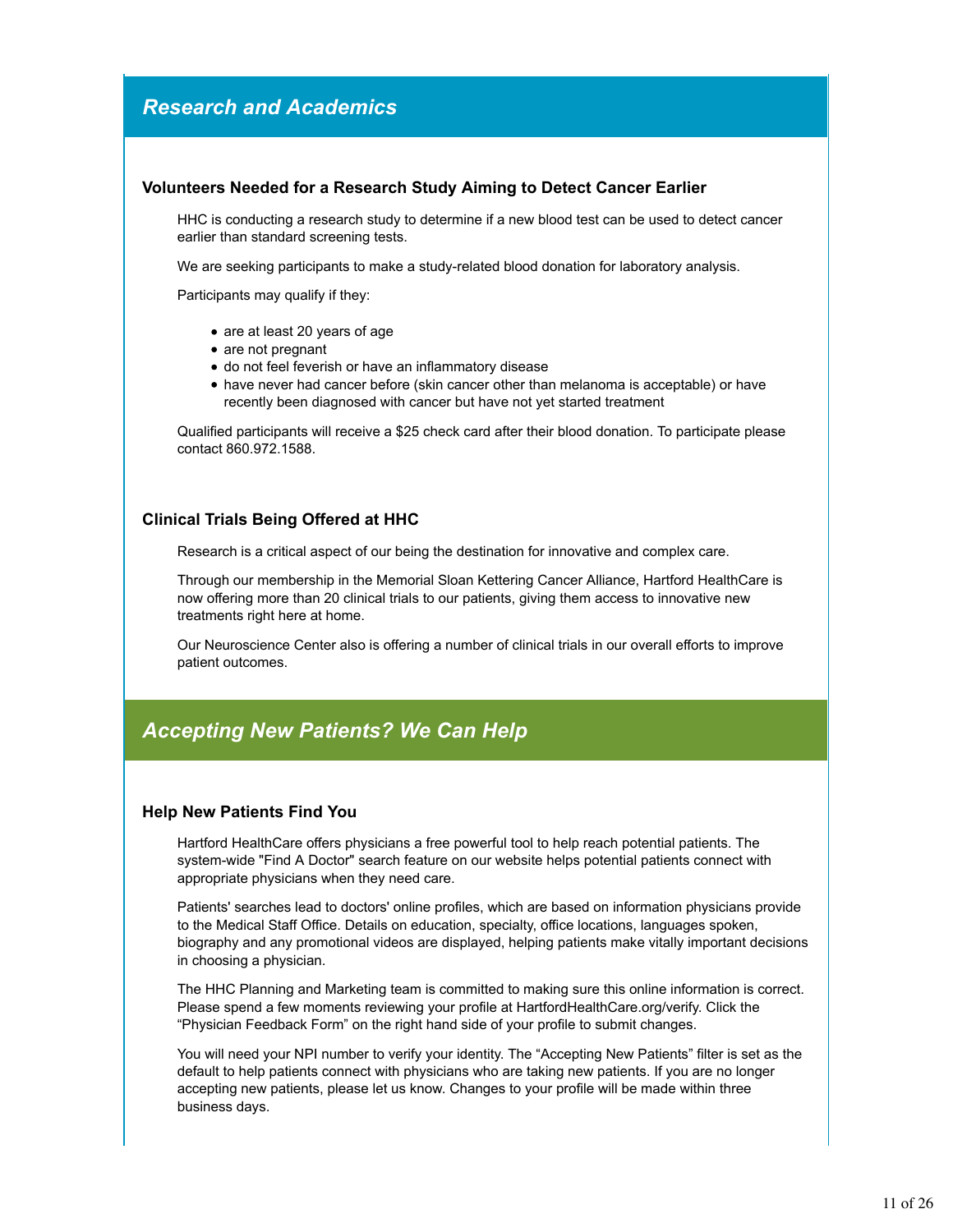# *Operational Update*

# **Competition Grows in Bone and Joint Care: Q&A talks with Elliot Joseph**

**Hartford Business Journal, January 3**

#### **Q: Hartford Hospital's \$110-million Bone & Joint Institute opened in December. Who will you be competing with and how will the new facility advance orthopedic care in Connecticut?**

**A:** It's not who we're competing with, it's who we're competing for. We're competing for patients who want and need the full depth of orthopedic and joint-health specialties, from sports medicine to injury prevention to activity-specific rehabilitation and, of course, many forms of surgery. This facility is the newest, most innovative and most comprehensive stand-alone center in the entire U.S. It's got a world-class medical team, a unique, multidisciplinary musculoskeletal approach and a world-class facility. It takes its place among the country's best freestanding specialty hospitals.

#### **Q: What does the new facility mean for the cost of these types of healthcare services in our area?**

**A:** At Hartford HealthCare, we have been adopting Lean organizational principles and techniques throughout our organization. We have trained - and continue to train - our managers in the use of Lean as part of our performance quality and innovation platform, which we call 'How Hartford HealthCare Works.' It's really the culture of our entire organization and it means working every day to make health care better and more efficient for everyone, our patients and families.

The Bone & Joint Institute at Hartford Hospital is the first facility that we have designed with Lean principles in mind. It is probably one of the few healthcare facilities in the nation created in this way. While this doesn't immediately translate into affordability, as healthcare costs are affected by many factors, we believe that it will. We know that our focus on prevention, with the state-of-the-art motion lab and other services, will help avoid both serious injuries and also the higher costs of treating those injuries.

And we expect the new facility, over time, to pioneer new efficiencies in orthopedic care that will ultimately result in greater affordability for patients.

#### **Q: What partnerships has the Institute formed with companies or other providers and what do they entail?**

**A:** The partnerships involved in creating and sustaining this one-of-a-kind facility are too numerous and complex to describe briefly. But I can say what it all adds up to: economic development. This is a perfect example of how investment can grow the state's economy. Designing, constructing and outfitting the building involved more than 80 companies, including many small and mid-sized firms that supply everything from furniture and telephones to medical technology.

Our main partner in the Bone & Joint Institute is Orthopedic Associates of Hartford, with nearly a half-century of experience in the full range of orthopedic care. Beyond that, we are tapping into the expertise of our own member organizations, such as the Hartford Hospital Rehabilitation Network and other specialists.

We also will partner for research with our Center for Education, Simulation and Innovation (CESI), which we are expanding. CESI has a range of partnerships with biomedical and biotech firms for testing, training and evaluation. These partners include such companies as Intuitive Surgical and Stanley Black & Decker. Making wise investments and working with the right partners produce advances in patient care. This approach also helps the state's healthcare industry grow as an economic engine and laboratory of innovation.

#### **Q: How will Hartford HealthCare measure success in 2017, the Institute's first full year in business?**

**A:** We will measure success at our Bone & Joint Institute at Hartford Hospital the way we measure success across Hartford HealthCare: one patient at a time. Of course we have targets for numbers of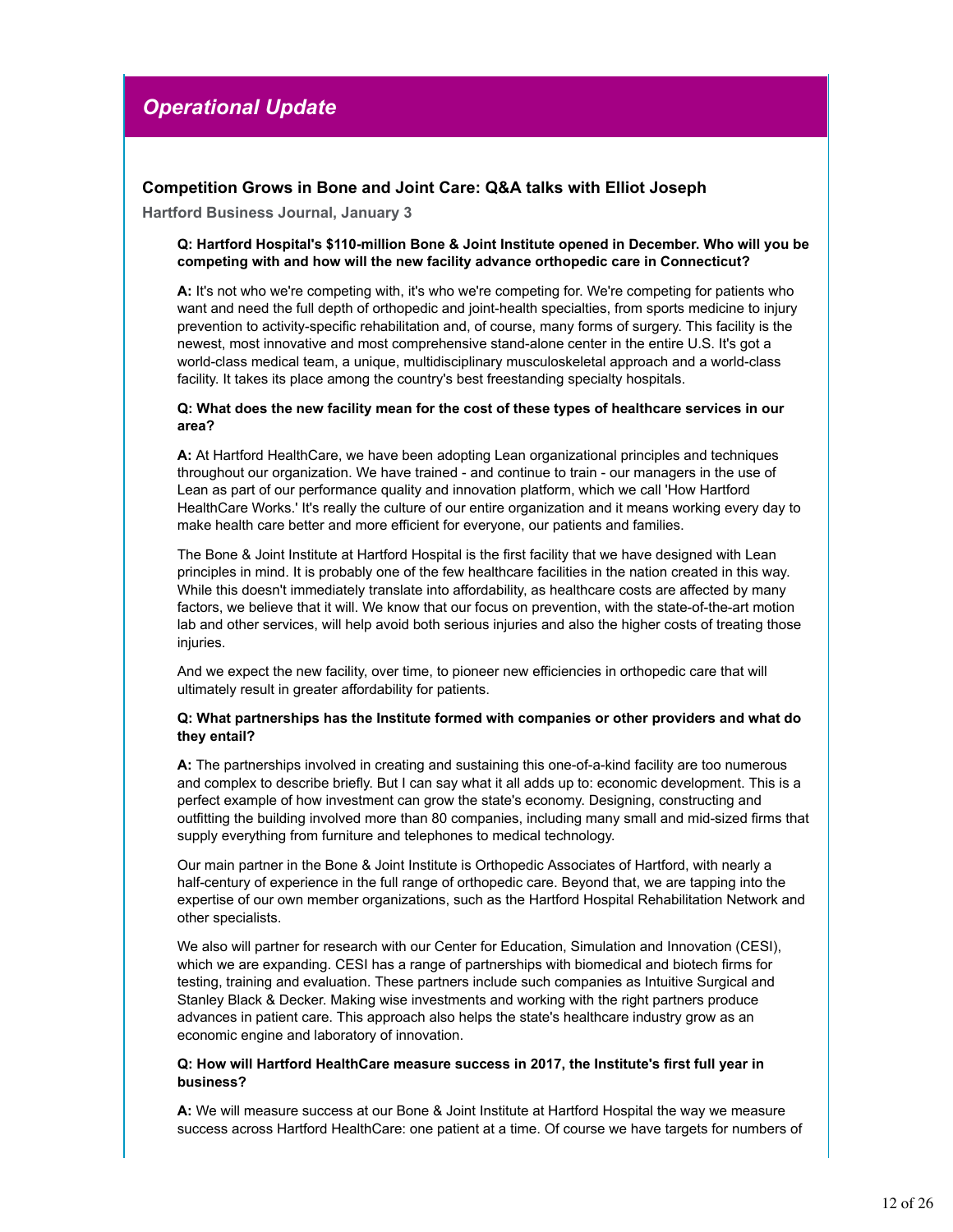patients served and we also want to ensure that everything we do in the new facility touches the work of providers and the lives of patients across our system and across Connecticut.

But it comes down to each encounter with every patient - whom we see, truly, as customers. We want to do everything we can to keep them mobile and healthy and happy with the care they receive.

### **Save the Date for the 2017 Black & Red Benefiting Neuroscience**

Save Saturday, January 28, 2017, for Hartford Hospital's annual gala, the Black & Red. The Hartford HealthCare Neuroscience Institute at Hartford Hospital will be honored at the event, which will feature entertainment by Fitz & The Tantrums.

Funds raised through the 2017 Black & Red will help create the platform to further enhance the research and outcome measurements that will elevate the breadth and depth of neuroscience services in Connecticut. Tickets for the hospital's signature fundraiser will go on sale in the coming months.

See our Sponsorship Opportunities Guide to find out about all event sponsorship options. The deadline to sponsor is Friday, December 16. For questions, contact Carla Burgess, director of development, at carla.burgess@hhchealth.org or (860) 972-1932. For event updates, visit giving.harthosp.org/blackandred.

# **Educational Events and Programs Calendar Available**

#### *Click here to download.*

The Hartford Healthcare Cancer Institute has published an Educational Events and Programs Calendar listing all programs and support groups available this fall.

# **Patients in Need of Financial Assistance**

Do you know a patient who is in need of financial assistance?

Hartford HealthCare can provide help to patients in need. Learn more about the program and how to assist patients on HHC Connect: **https://intranet.hartfordhealthcare.org/inside-hhc/patientsupport**

# **Remind a Colleague: Wash In, Wash Out**

All health care workers and patients should feel comfortable reminding any other health care worker to sanitize regardless of their role. This should always be done in a courteous and constructive manner. All health care workers should respond courteously and gratefully when reminded.

If you remind another health care worker to sanitize, and he or she responds with irritation or hostility, please notify their department chief, **Dr. Jack Greene** or **Dr. Jack Ross**, who will communicate with them to prevent recurrences.

*Improving Doctor-to-Doctor Communication: TigerText*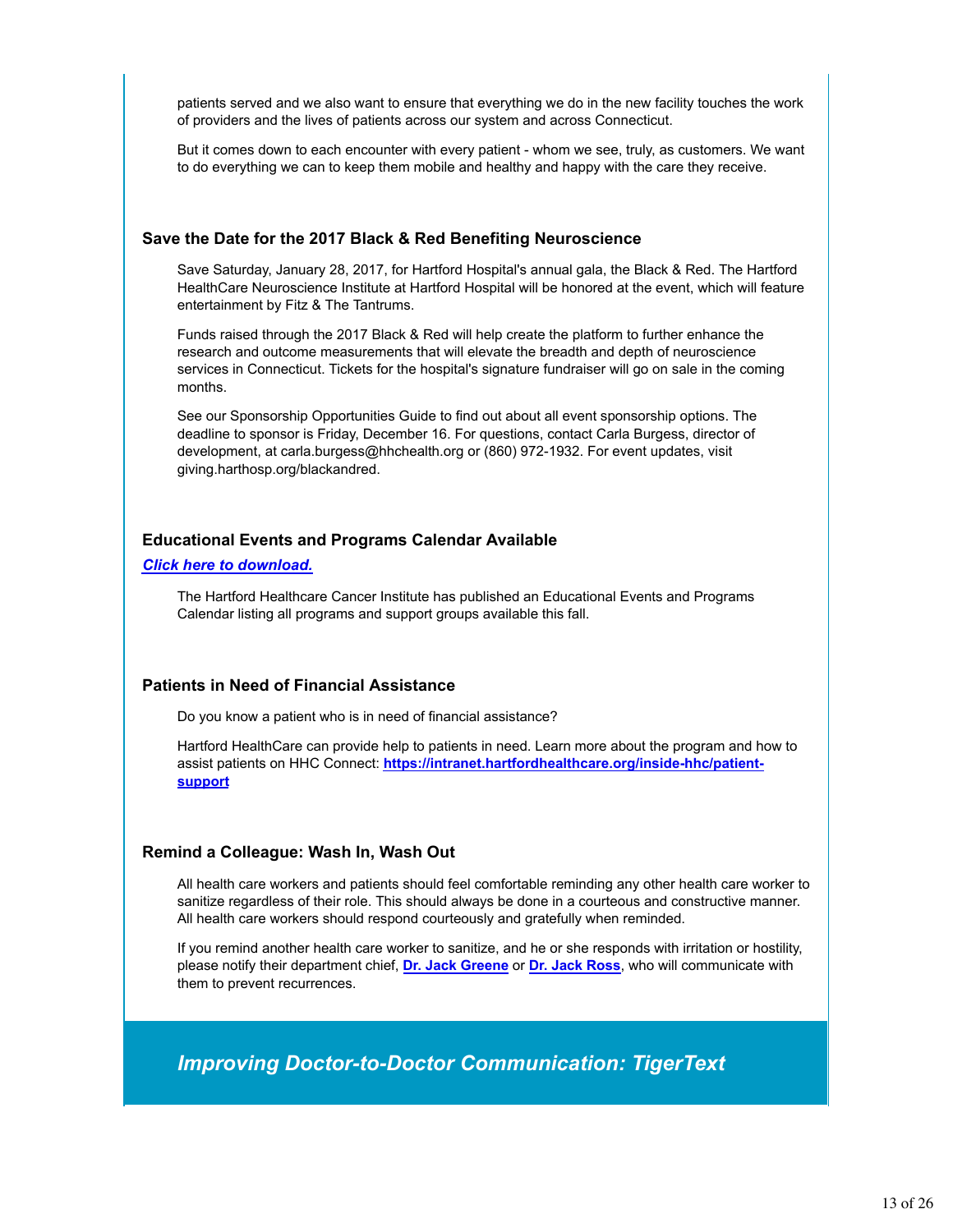# **A Free Tool To Help You**

We all want to do what is best for our patients. Problems in communication between hospital providers, consultants, and community providers has been identified as a major source of dissatisfaction for both patients and physicians. And it can lead to gaps in patient care.

Hartford Hospital has invested in a tool to help providers improve communication. It is a HIPAA compliant texting service called TigerText,and we are offering it to the medical staff at no charge.

TigerText allows a provider to send brief text messages, with patient identifiers, to another provider on the system. Examples of texts include quick reports of a procedure, notification of discharge, questions about medications, etc. There is an option to alert people if you are on vacation, and the notices that are sent are marked as read when they are opened by the recipient.

We are anxious for all of our Medical Staff to enroll in this free application. It is VERY easy to use, even for those of us who have problems with new technology. We urge everyone to register and get on this useful and HIPAA compliant system today-it will make your job easier and improve patient safety.

- Here is a TigerText Request form with directions on how to get TigerText:. You can download *the form here*
- For further help with this, feel free to contact **John.Rogalsky@hhchealth.org** (860-972-3207).
- Any problems not resolved by the TigerText Help line can be referred to **Dr. Marc Palter** at **Marc.Palter@hhchealth.org**.

#### **TigerText Support**

For Hartford Hospital users, TigerText support can be obtained by calling the Hartford HealthCare help desk at 860-545-5699 and choosing option #6; or by calling TigerText Pro support directly at 650- 564-4722.

For issues related to password recovery, a helpdesk call is required and will be routed to the Mobility team.

# *Hartford Hospital Media Coverage*

# **Seeking Physician Writers on Women's Health Topics for Our Patient Health News Hub**

The HHC Planning and Marketing Department is developing a women's health newsletter, which will be featured on the new "Health Newshub." They are seeking physician volunteers to write and answer FAQs regarding women's health issues.

Called "What you need to know about...", the monthly newsletter will cover a variety of topics. We are looking for physician experts to contribute short explanations on topics such as: diabetes; menopause; family planning; uterine fibroids; heavy or painful menstrual periods; depression; uterine or ovarian cancer; osteoarthritis; high blood pressure; Fibromyalgia; chronic fatigue; neck, back and shoulder pain; exercise; weight loss; and naturopathic remedies.

We can provide editing services to content expert writers. Physician writers and their practices will be named and highlighted in the newsletter.

If you are interested in participating, either on a one-time or ongoing basis, please contact Christine LaSala at Christine.lasala@hhchealth.org.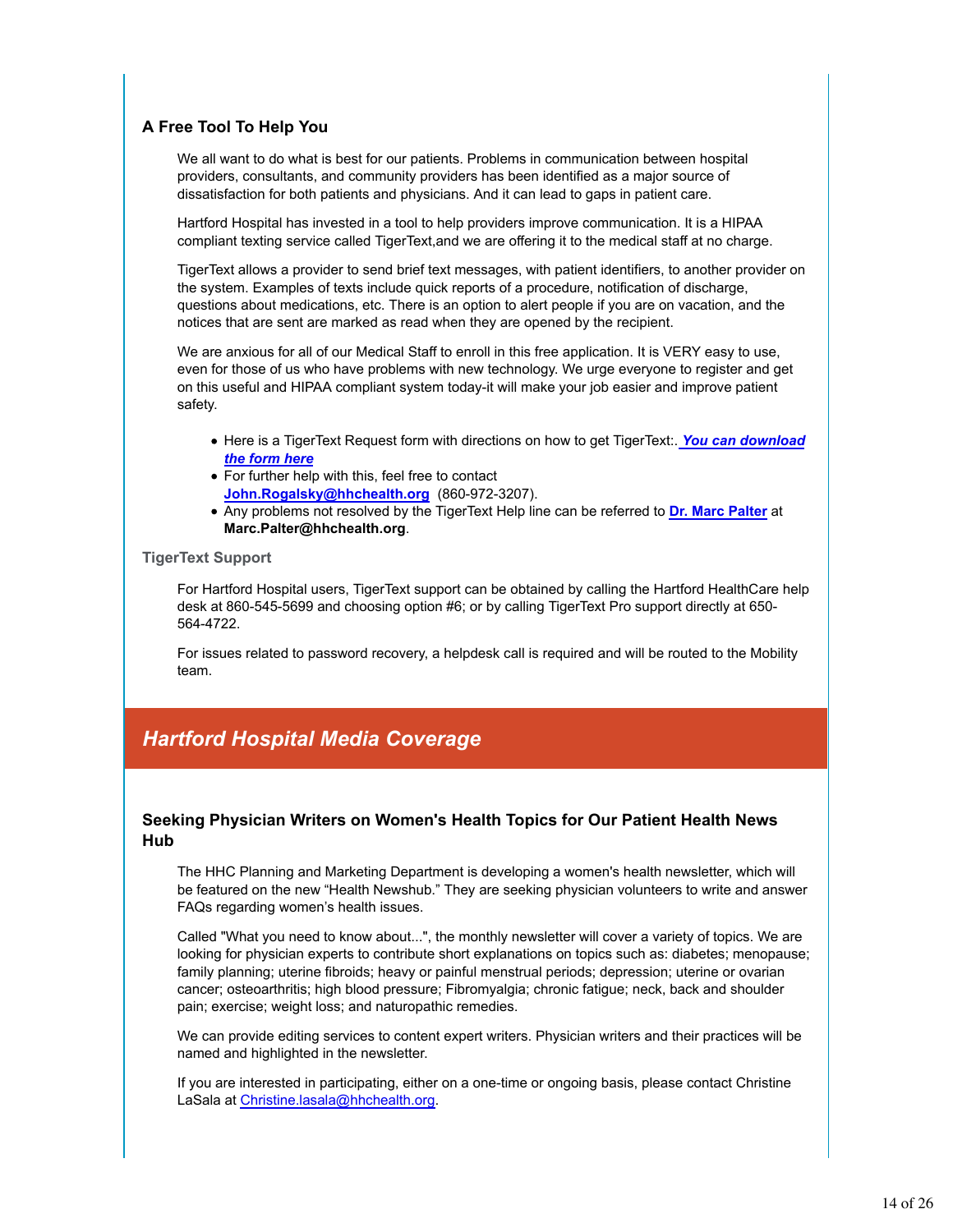# **Media Coverage Wrap-Up**

**Dr. Craig Allen** was interviewed about opioids on WTNH, Ch. 8 **https://youtu.be/rl2RC1WH6EQ**, and on NBC CT: **https://youtu.be/VbSqvV-S1r0**

**Dr. Virginia Bieluch,** chief of the division of infectious diseases with the Hospital of Central Connecticut, was interviewed on HOCC/WTIC AM Radio about flu activity In Connecticut.

**Jeff Flaks** was interviewed on the Ray Dunaway show on WTIC AM about a Salvation Army donation. https://m.soundcloud.com/hartford-healthcare/jeff-flaks-salvation-army-donation-wtic-am-12142016/s-zBRbf

**Dr. Ken Robinson** on NBC CT - Cold weather preparations. http://www.nbcconnecticut.com /news/local/Doctors-Say-Dress-in-Warm-Layers-When-Temps-Dip-to-Frigid-Levels-406547775.html

 **Dr. Carolyn Rochon** was interviewed on FOX 61 about living kidney donations: https://youtu.be /YGxWnBdl8ho

**Dr. Andrew Salner** was interviewed on WFSB interviewed on medical marijuana. **https://youtu.be /9zZ7SDG7Eyk**

**Dr. Jack Ross** was interviewed by the West Hartford News on TB cases rise in Connecticut, nationally first increase in 23 years. http://www.westhartfordnews.com/news/tb-cases-rise-inconnecticut-nationally-first-increase-in-years/article\_8509de8a-f273-5071-b04b-fddd680e4c84.ht

**Dr. Hank Schwartz** was interviewed by a medical producer from the 'CBS Evening News with Scott Pelley' about the release of a video and brochure, "knowing the signs" of gun violence by the Sandy Hook Promise.

**Cheryl Waltman**, a physician's assistant with the organ transplant team at HH, was featured in a Fox 61 report about how her sister's death in 1995 and organ donation influenced her career path in medicine. https://youtu.be/ZGByREAqddI

#### **Coverage from the Bone & Joint press conference:**

http://fox61.com/2017/01/10/new-bone-and-joint-institute-showcases-high-tech-sports-equipment/

https://soundcloud.com/hartford-healthcare/wtic-radio-bji-story-january-9-2017/s-wtEsQ

http://connecticut.cbslocal.com/photo-galleries/2017/01/09/150m-bone-and-joint-institute-opensat-hartford-hospital/

# **Connect to Healthier on NBC-CT**

HHC's two-minute "Connect to Healthier" segment airs each Sunday at 9:20 a.m. and it's posted fresh each Monday on HHC Connect, our Intranet.

#### *TAVR*

This segment focused on TAVR, and the first time doctors at HH utilized a new approach through the carotid artery. https://youtu.be/GtzteutnfUI

#### *The Gift of Life*

They are called "Good Samaritan" donors-organ donors who are unrelated to the recipient, and they are life savers. There is an extensive screening process to ensure all potential donors are medically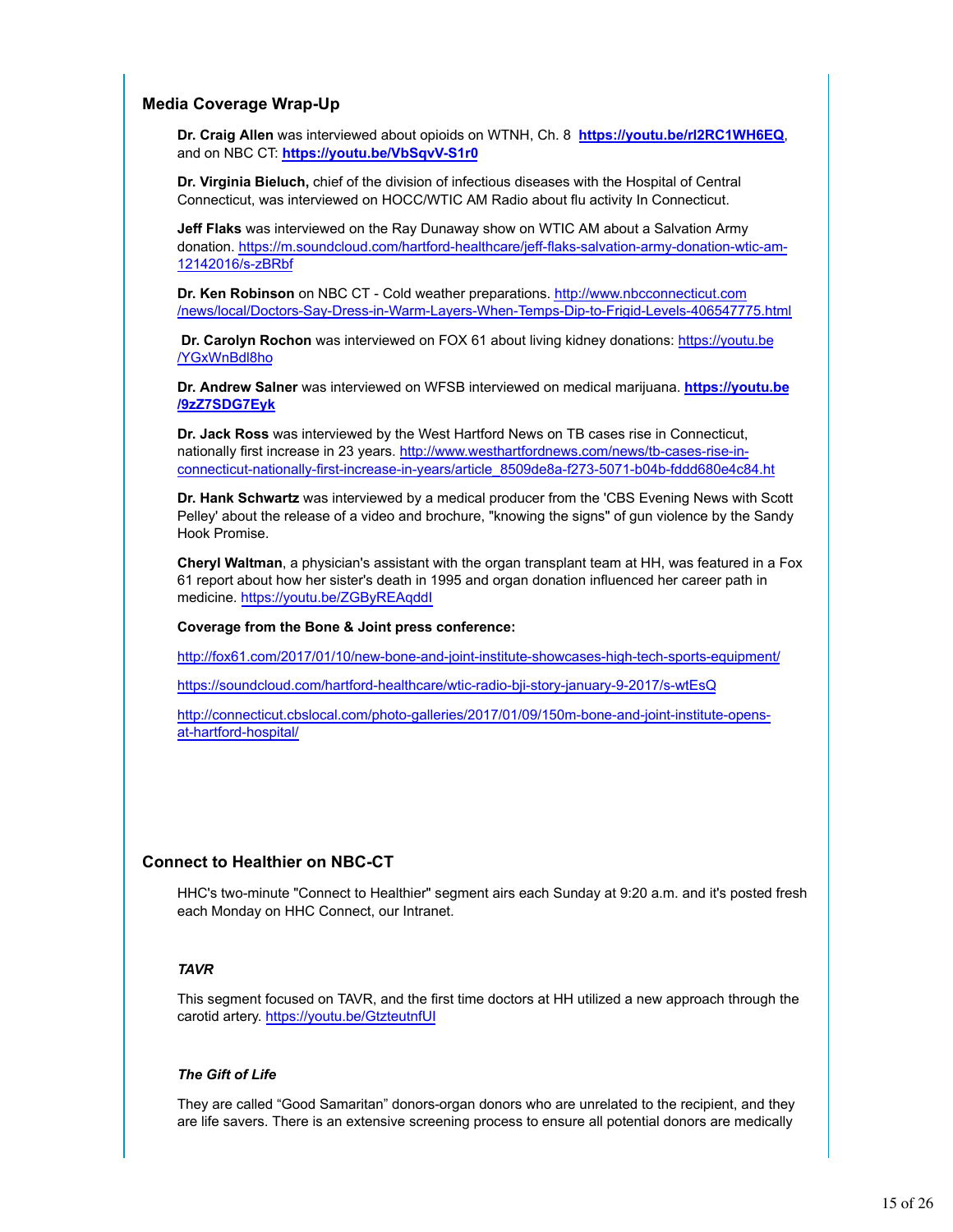and psychologically suitable. This is one woman's story. https://www.dropbox.com/s/wbmyjt4ciu8evnf /122416%20CTH%20Transplant%20Gift.mov?dl=0

#### *Resident Wish Come True*

This is about making a lifelong dream come true, more than a New Year's Resolution. HHC Senior Services teamed up with a local recording studio to grant a wish for one of their residents who always wanted to make a record. https://hartfordhealthcare.org/locations-partners/hartford-healthcare-senior**services** 

#### *Pain Treatment Center*

Debilitating pain can affect every aspect of someone's life. One woman was nearing the end of her rope when she discovered the Hartford Hospital Pain Treatment Center.

http://media.hartfordhealthcare.org:80/ermweb/player?id=eh6CkUyG

https://www.dropbox.com/s/e9nulcag768usi7/120416%20CTH%20PAIN%20TREATMENT.mov?dl=0

#### *Hartford Hospital Pain Treatment Center*

https://youtu.be/3inFYqT4UMM

#### *Recap of the Bone & Joint ribbon cutting*

https://youtu.be/S3POcBVx4WM

#### *Holiday eating and eating disorders*

https://youtu.be/eZ\_GpjF9QrM

#### *Helping Adult Caregivers*

Being a caregiver can be tough, but newer programs like Movies & More are helping adult caregivers connect with their aging parents. https://youtu.be/rlwCACcLuRQ

#### *New Technology to Treat Sleep Apnea*

Jaime Fernando Ortiz couldn't stand his CPAP machine and was one of the first in the state to use a new technology to treat sleep apnea. Hypoglossal nerve stimulation or INSPIRE. https://youtu.be /2xOdLfI1VH8

#### *Running the Marathon With Cancer*

Every year, thousands flock to the Hartford Marathon to compete. One man this year- showed us he could tackle anything: 26 miles, even while fighting something else.

John Hayes looks like any athlete training to run a marathon. What you would never suspect is that John has cancer.

https://www.dropbox.com/s/4mc3qjngt4kd8j1/101616%20CTH%20Marathon%20Runner.mov?dl=0

http://media.hartfordhealthcare.org:80/ermweb/player?id=dmw6agYU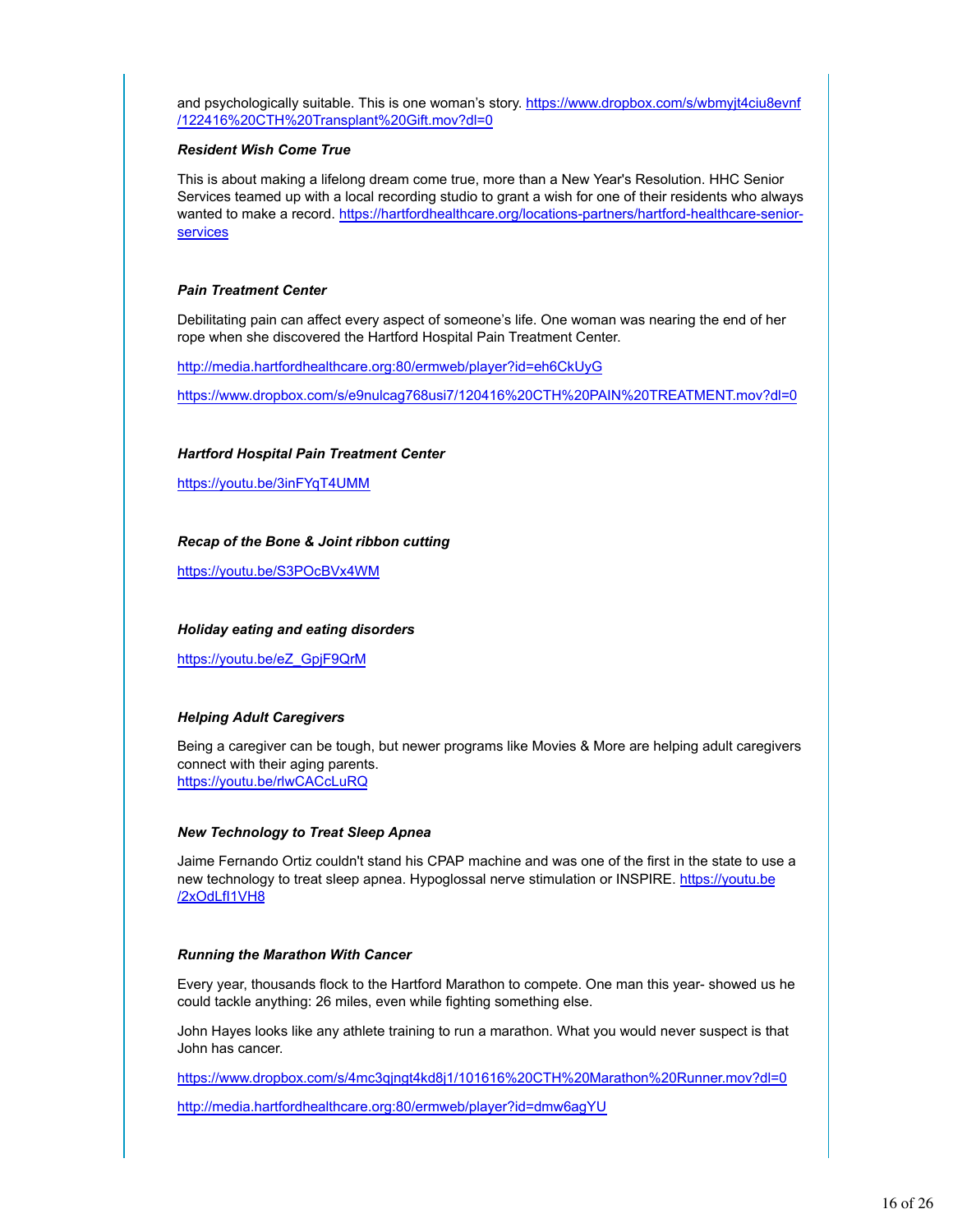#### *Healing After an Aneurysm*

This is the story of one inspirational young woman who made remarkable progress after an aneurysm ruptured and affected her ability to speak. She and her team never gave up.

The patient made a trip all the way from London to visit with the team on the neurointensive floor that saved her life and her voice.

http://media.hartfordhealthcare.org/ermweb/player?id=9ED911ul

#### *Featuring A Roundup of HHC News*

A remarkable achievement for Dr. Brian Grosberg; a grand opening for HHCMG in Bloomfield; and Breast Cancer awareness month. https://youtu.be/9ztEDTzSOi8

Sunday's Connect to Healthier segment on NBC CT highlighted the following events/accolades across HHC:

A remarkable achievement for Dr. Brian Grosberg, a grand opening for HHCMG in Bloomfield and Breast Cancer awareness month.

https://youtu.be/9ztEDTzSOi8

#### **Introducing Hartford HealthCare's News Hub**

Hartford HealthCare's new online health news site delivers lively, informative and useful health news in a whole new way. Look for print, video and audio stories produced by HHC's News Service, as well as timely tips on nutrition, fitness, health and wellness, and medical innovations.

http://healthnewshub.org/p/health-news-hub/

Read the latest health news or sign up for our e-newsletter at: healthnewshub.org

#### **Upcoming News Service Content; Share Your Stories**

The Hartford HealthCare News Service is actively creating content with media partners across the state. Please let us know if you have great patient stories to share. Share your stories with us so we can share them to a wider audience.

#### **Connect to Healthier**

Sundays in the 9 a.m. hour, we broadcast a two minute health segment on NBC CT.

#### **Medical Rounds**

Partnership with WFSB. Weekly live interview from the HHC studio at 5:45 p.m.

# **HealthCare Matters radio program**

Every month, Elliot Joseph highlights an important health care related topic with nationally recognized experts on CBS affiliate WTIC-am, NewTalk 1080, Connecticut's largest and most popular talk radio station

#### **Healthier Connections**

Monthly partnership with FOX CT.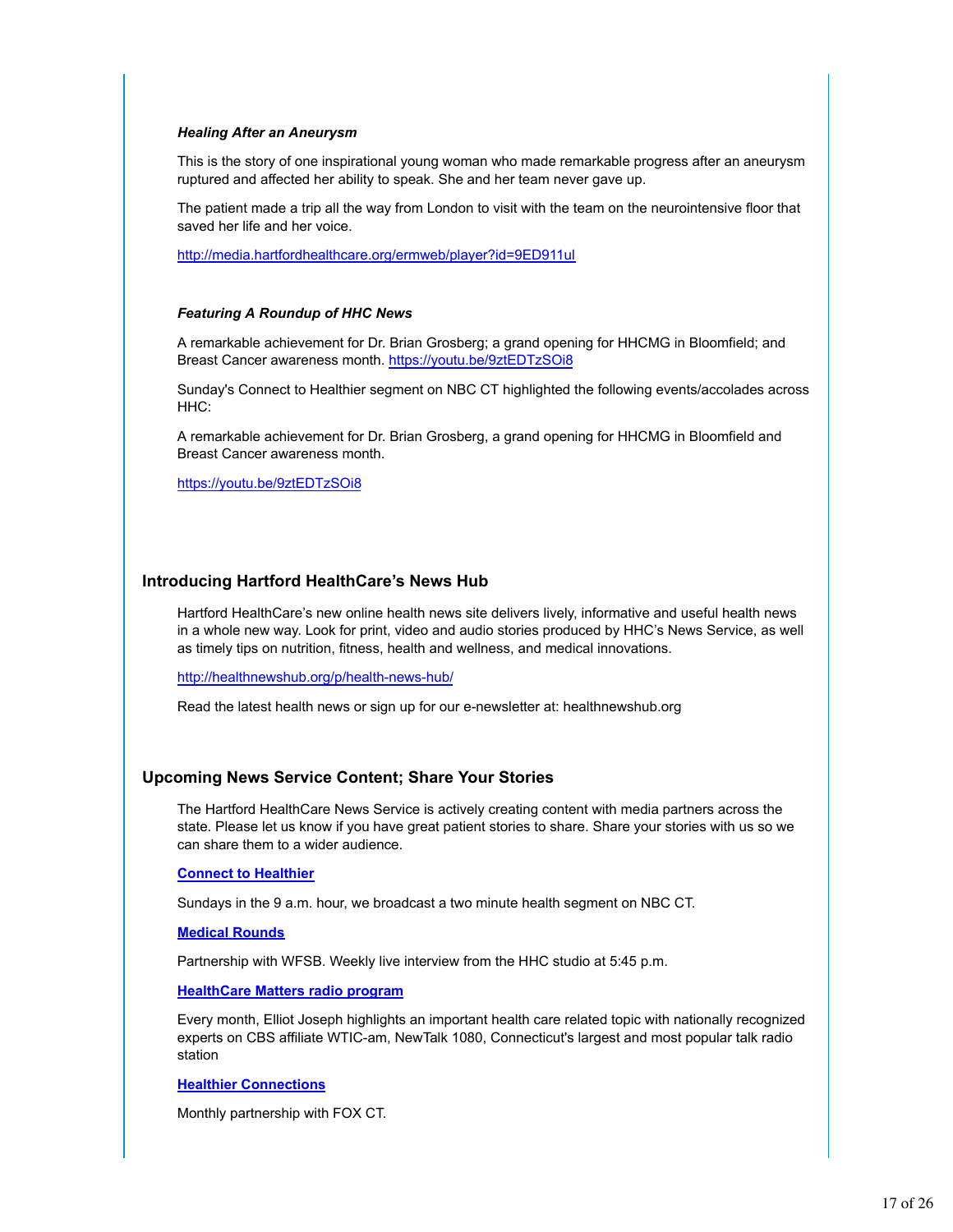# **CT STYLE**

Monthly partnership with WTNH.

**HHC YouTube page:** *https://www.youtube.com/user/HartfordHospitalCT*

*Link to contact information across the system: Hartford HealthCare Media Relations Team*

# *Voices of Our Patients*

# **Every Moment Matters - The Essential Behaviors of Listening: Tips to Improve Each Patient's Experience**

Patients respond positively to physicians who encourage the disclosure of feelings, elicit and respect concerns and acknowledge patients' fears. Patients respond negatively to physicians who interrupt them, ignore them or seem uncomfortable with patients' emotional expressions.

Examples of essential behaviors that physicians can use to demonstrate that they are carefully listening to patients include:

- Communicate at the patient's level by sitting on a chair or stool.
- Use body language that demonstrates careful listening, such as nodding and eye contact.
- Confirm that you understand what a patient is saying by using verbal cues as they speak, such as "I see" or "Okay," and by summarizing what the patient has said once he or she has finished.
- Avoid interrupting. Out of concern, care providers often jump in with a solution before a patient has finished expressing him or herself. When a patient is interrupted regularly, or when the solutions offered do not meet a patient's needs, anxiety may increase. Give each patient time to finish talking before responding. Acknowledge what the patient said, empathize with his or her feelings, and respond accordingly.
- Be inquisitive about the patient *and* the person. Ask patients questions about their health, what caused the hospitalization and how they feel about being in the hospital. Moreover, demonstrate caring that goes beyond the diagnosis by engaging patients in conversations about their lives. Refer back to these responses in future conversations with patients. Create rapport with a patient by asking questions beyond diagnosis:
	- Inquiring about appropriate aspects of the patients' personal lives (e.g., if the patient caught last night's game, will be taking any vacations this season, etc.).
	- o Stating your observations about the way a patient may be feeling (e.g., "That must have made you very anxious.").

By establishing rapport, a patient will be more likely to open up with questions and concerns during the visit. Therefore, physicians will have a greater opportunity to listen to the concerns and questions at the heart of the patient's medical issues.

The above essential behaviors are based upon Press Ganey best practices and can help to improve each patient's experience. Look for next month's tips on the essential behaviors of how to explain things to patients in a way they understand.

# **Kudos to Drs. Maria Johnson and Mario Katigbak**

*I was very lucky with the team I had taking care of me.*

*Dr. Maria Johnson was amazing and Dr. Mario Katigbak was amazing and I have a follow up*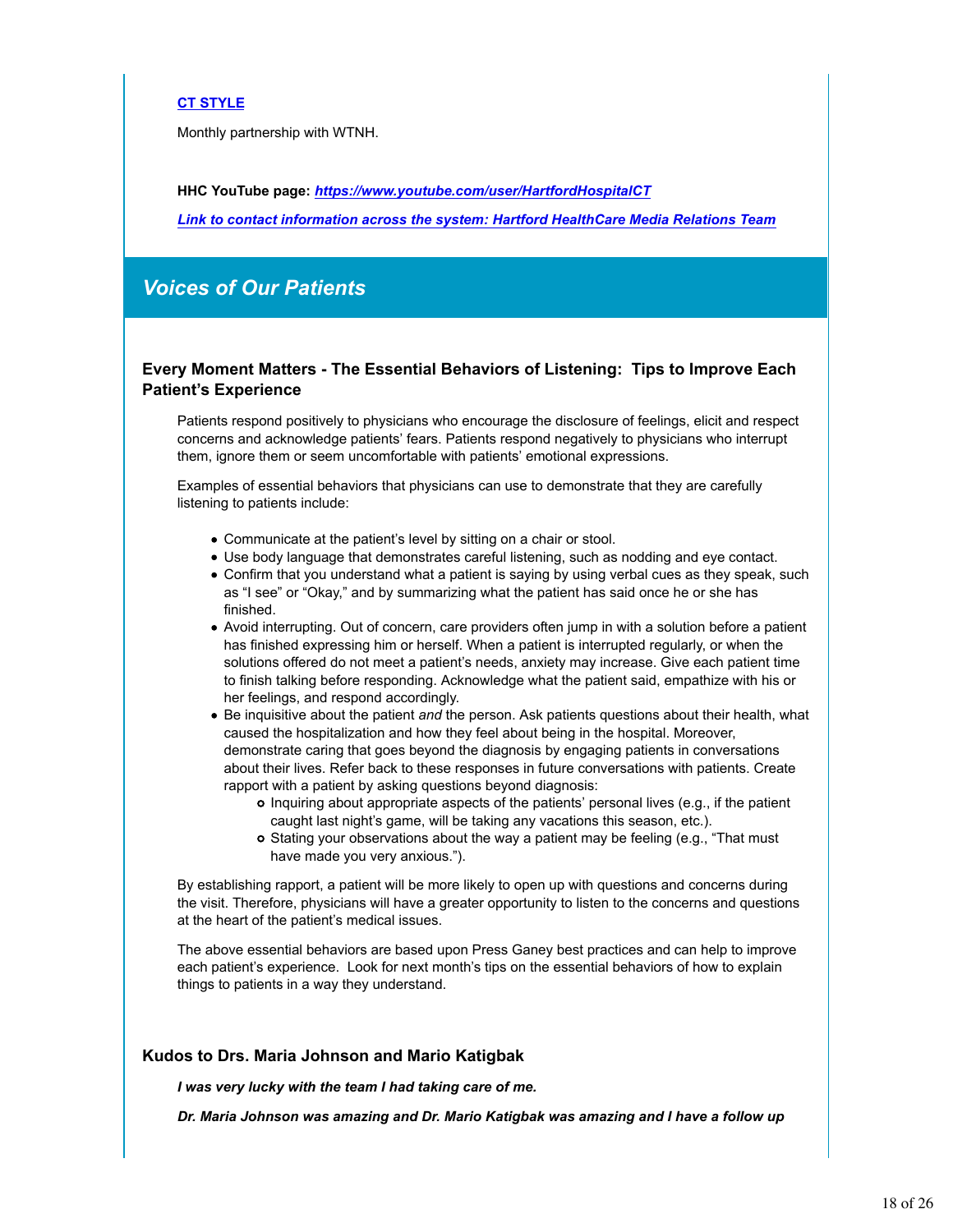*with him.*

# *CME Applications*

# **Interested In Hosting a CME Event?**

In order to ensure that your educational event meets the standards established by the ACCME and the CSMS, the HHC CME department has established the following deadlines for submission of CME applications.

*To ensure a timely review of your application, we strongly recommend advance planning for all events.* 

- Complete applications for a recurring series such as Grand Rounds must submitted **at least 4 weeks prior** to the planned activity.
- For a conference, course, or symposia, a complete application must be submitted **at least 12 weeks prior** to the event. We strongly encourage activity planners to contact the HH CME department at least 6 to 12 months prior to the date of the course in order to begin the planning process.

We have developed educational resources to assist planners with the application process. Please contact the HHC CME office at ContinuingEd@HHCHealth.org or (860) 972-5816 to schedule an appointment with our team to discuss your CME needs.

# **CME Offerings on HealthStream Temporarily Unavailable**

As we continue to enhance our eLearming through our new system-wide version of HealthStream, we will also be enhancing our online CME offerings.

As of December 1, the current CME programs are no longer be available via HealthStream. Once we have completed the upgrade, we will announce their availability and instructions on how you can access them.

We appreciate your patience during this transformation.

# *HH In the News*

# **PCSK9 Drug Could Be in Legal Limbo into 2018: Cardiologists worried about alirocumab availability, but long appeal is likely**

**Medpage**

After a U.S. District Court judge issued an injunction late last week barring the sale of alirocumab (Praluent) by Sanofi and Regeneron on grounds of infringing Amgen's patent on evolocumab (Repatha), cardiologists worry that it could make an already difficult drug even harder to prescribe.

**Dr. Paul Thompson** said he was "very concerned." As the two drugs have a similar impact on LDL cholesterol, insurance has been a key deciding factor in prescription, he noted.

"If there is only one of these agents on the market, there is the risk that the remaining agent will be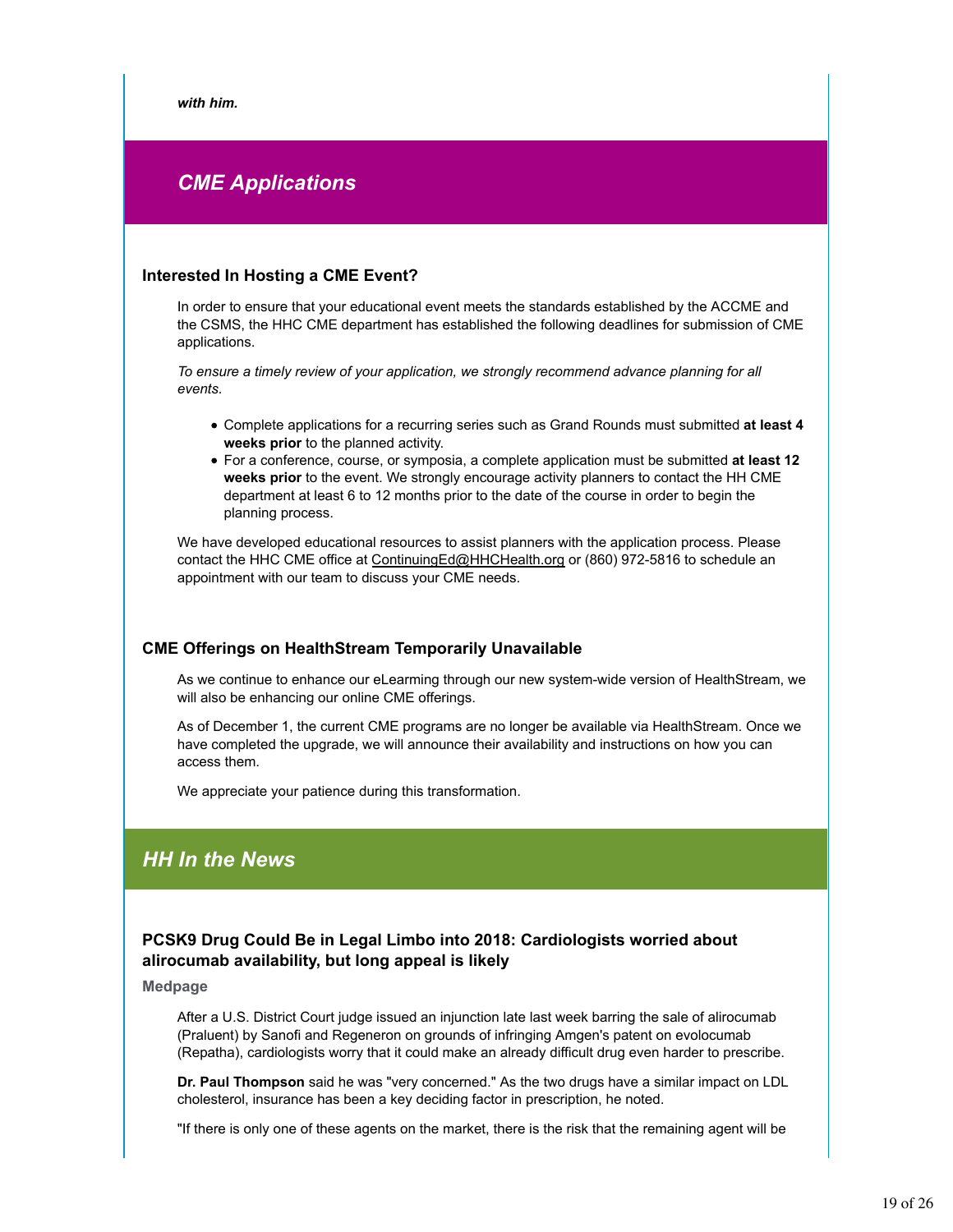more expensive," he said in an email to *MedPage Today*. "It is already arduous to get these drugs approved even for patients who clearly meet the criteria because they are so expensive as it is. I am concerned that if there is a monopoly and the cost goes up that obtaining approval will be even more difficult.

"We have about 150 patients on these drugs so this is quite an investment in time. I am not enthusiastic about the effort that will be required to switch half of these patients from the Praluent to Repatha."

The crisis, if it turns out to be one, was precipitated by Amgen's successful lawsuit arguing that Praluent infringed on its patents. A jury had ruled in Amgen's favor in March 2016, but the presiding judge didn't immediately order Praluent off the market. She only did so last week after reviewing arguments from both sides.

While an injunction typically is immediate, the judge acknowledged the public interest in having alirocumab -- which was first to market and has some differences in dosing -- remain available while the case is under appeal. She allowed 30 days before the injunction would take effect, noted Daniel Monaco, JD, an intellectual property lawyer at Drinker Biddle in Philadelphia, giving Sanofi and Regeneron time to file their expected appeal.

The lawsuit wasn't over whether patent infringement occurred -- Sanofi and Regeneron did not dispute that their drug did so -- but, rather, centered on validity of Amgen's patent claims for its monoclonal antibody.

"There is no obligation for these parties to sit down and work out a deal," Monaco told *MedPage Today in* an interview. "Amgen is entitled now to be the sole source of a product that falls within their patent claims."

And that might be Amgen's preference. "Amgen has the ability to supply all potential Repatha patients and will work to ensure a smooth transition for patients who wish to switch to Repatha," a statement from the company said.

Amgen pointed to protection of intellectual property as essential to the pharmaceutical industry, "as it reinforces the incentives for the large and risky investments we make in innovation to bring forward new medicines to treat serious diseases."

"However, I think it would be a mistake for alirocumab to be removed from the market. This could compromise competitive pricing as well as interactions with both doctors and services to patients," argued Howard Weintraub, MD, who said he has many patients on both drugs as clinical director of the NYU Center for the Prevention of Cardiovascular Disease.

But, "since neither the Amgen product nor the Sanofi-Regeneron product offered a price advantage, there will be probably little change in the market place," said Peter A. McCullough, MD, MPH, of Baylor Heart and Vascular Institute in Dallas. "This event would have been more meaningful if the ruling meant a shift to a more expensive product, which it does not."

The companies could still decide to reach a settlement that would leave alirocumab on the market while giving Amgen royalties on its sales.

"The prevailing party has an awful lot of leverage to extract terms for licensing to allow the accused drug to stay on the market," Monaco noted.

But that quick solution might be unlikely, as Sanofi and Regeneron have said they plan to continue fighting.

"It is our longstanding position that Amgen's asserted patent claims are invalid, and we will request a stay (suspension) of the injunction pending appeal," the two companies said in a joint statement sent to MedPage *Today*. "We will also appeal the injunction ruling as well as the jury's earlier verdict upholding the validity of Amgen's asserted patent claims."

If an appeal is filed, the process of filing briefs, appendices of evidence, and scheduling would likely extend beyond 2017, Monaco said.

"I think there will be an appeal," he told *MedPage Today*. "I would be surprised if there wasn't."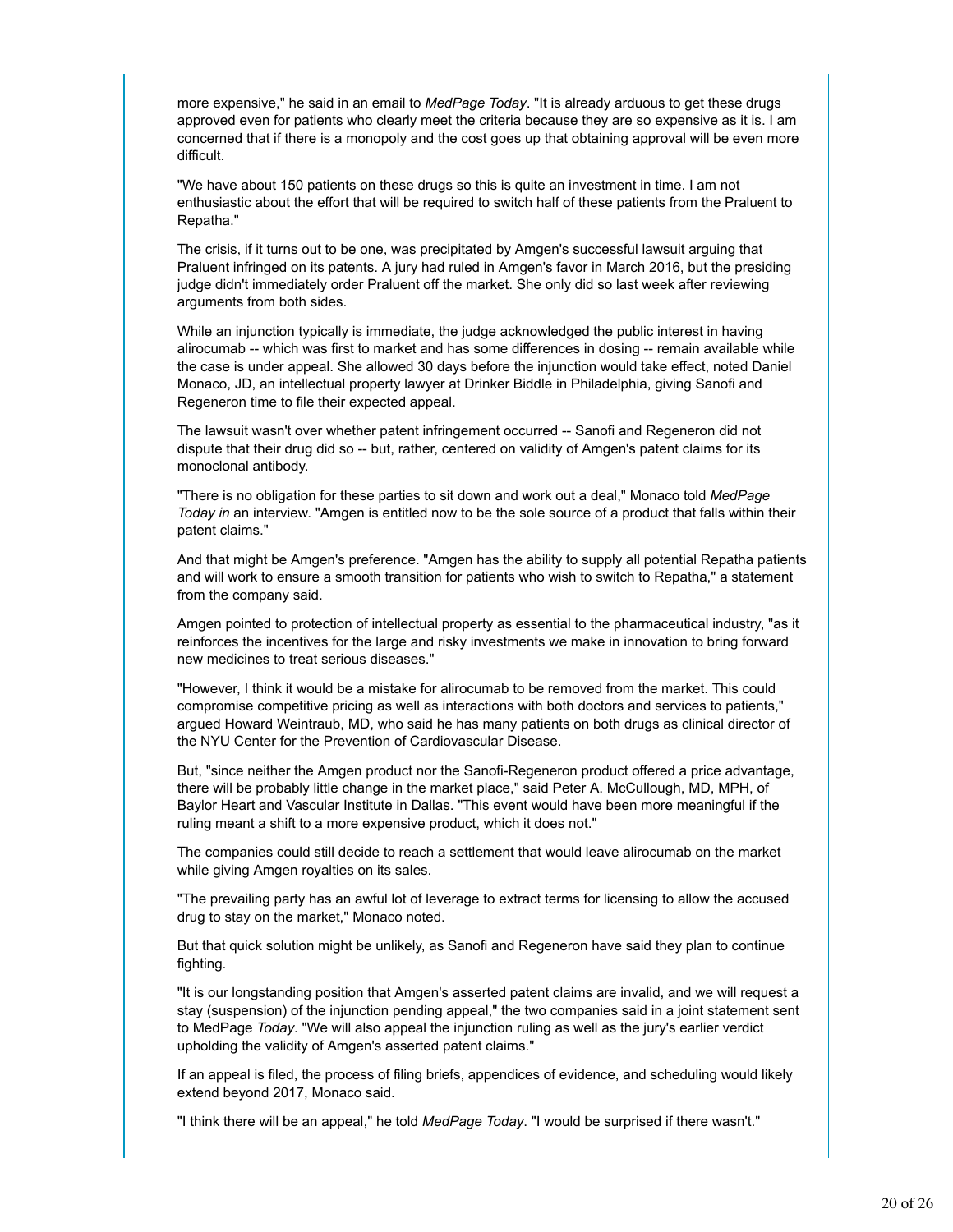That delay would take the process past the point when cardiovascular outcomes trial results are due.

"I believe that we should have access to both drugs until the results of the outcome studies are known," Weintraub said. "I fully anticipate that both trials will be positive. However, it would be very unfortunate (and unexpected) if alirocumab had positive results in the ODYSSEY study while the data from evolocumab was negative."

Meanwhile, Carl "Chip" Lavie MD, said he might hedge his bets for patients at the Ochsner Heart and Vascular Institute in New Orleans.

"I would probably try to prescribe Repatha until I hear resolution, but some insurances only allow Praluent now so this is not always possible," he said in an email. "It will be a problem for the many patients on Praluent and the practices using this if this issue is not resolved, although hopefully most patients would be quickly converted to Repatha, either monthly or every 2 week dosing regimens."

# *In the HHC System*

# **State regulators OK closure of orthopedic practice in Waterford**

**The Day**

The state Office of Health Care Access has determined that Hartford HealthCare's decision to close an orthopedic practice in the Crossroads Professional Building did not require the agency's permission.

In a decision released Tuesday, OHCA said that based on information provided by **Hartford HealthCare and Backus Physician Services,** the physicians group managed by a subsidiary of Hartford HealthCare, the Dec. 31 closure of Backus Physician Services Orthopedic Surgery "does not constitute a termination of inpatient or outpatient services by a hospital over which the Office of Health Care Access has regulatory authority." Backus Physician Services is an independent legal entity, separate from The William W. Backus Hospital, which is affiliated with Hartford HealthCare, OHCA said. If it was a hospital-based practice, a certificate of need from OHCA would have been required.

Shawn Mawhiney, spokesman for Hartford HealthCare, said the decision validates the hospital network's actions.

"We are pleased that the state Office of Health Care Access ruled that a certificate of need was not required in this matter, and we look forward to continuing to provide high quality healthcare services in southeastern Connecticut - at our Crossroads location and beyond," he said.

Backus and Hartford HealthCare recently received approval from OHCA to purchase a 51 percent ownership share in the Constitution Surgery Center East, a 21-physician ophthalmic and orthopedic surgery center at 174 Cross Road. Shortly after the approval, plans for a new, 19,000-square-foot building at a nearby location were announced. The current building is 7,000 square feet.\OHCA's inquiry into Hartford HealthCare's closure of the smaller orthopedic practice, where four orthopedic physicians provided care, was prompted by a complaint last month from a Griswold resident who was a patient of one of the doctors, Dr. Frank Maletz.

Another of the four orthopedists, Dr. Jeffrey Salkin, said that even though state regulators did not find the Hartford HealthCare violated regulations, the hospital network's actions should not be condoned.

"Just because it was within their legal boundaries, doesn't mean what they did was right," he said. Asked about his current status, he said that because of the way he and the other doctors were treated, he is "in no rush to sign up with another big institution.

"I think the story serves as a warning to those physicians who are willing to become employees and forfeit their independence," he said. "Our story shows this kind of thing can and does happen."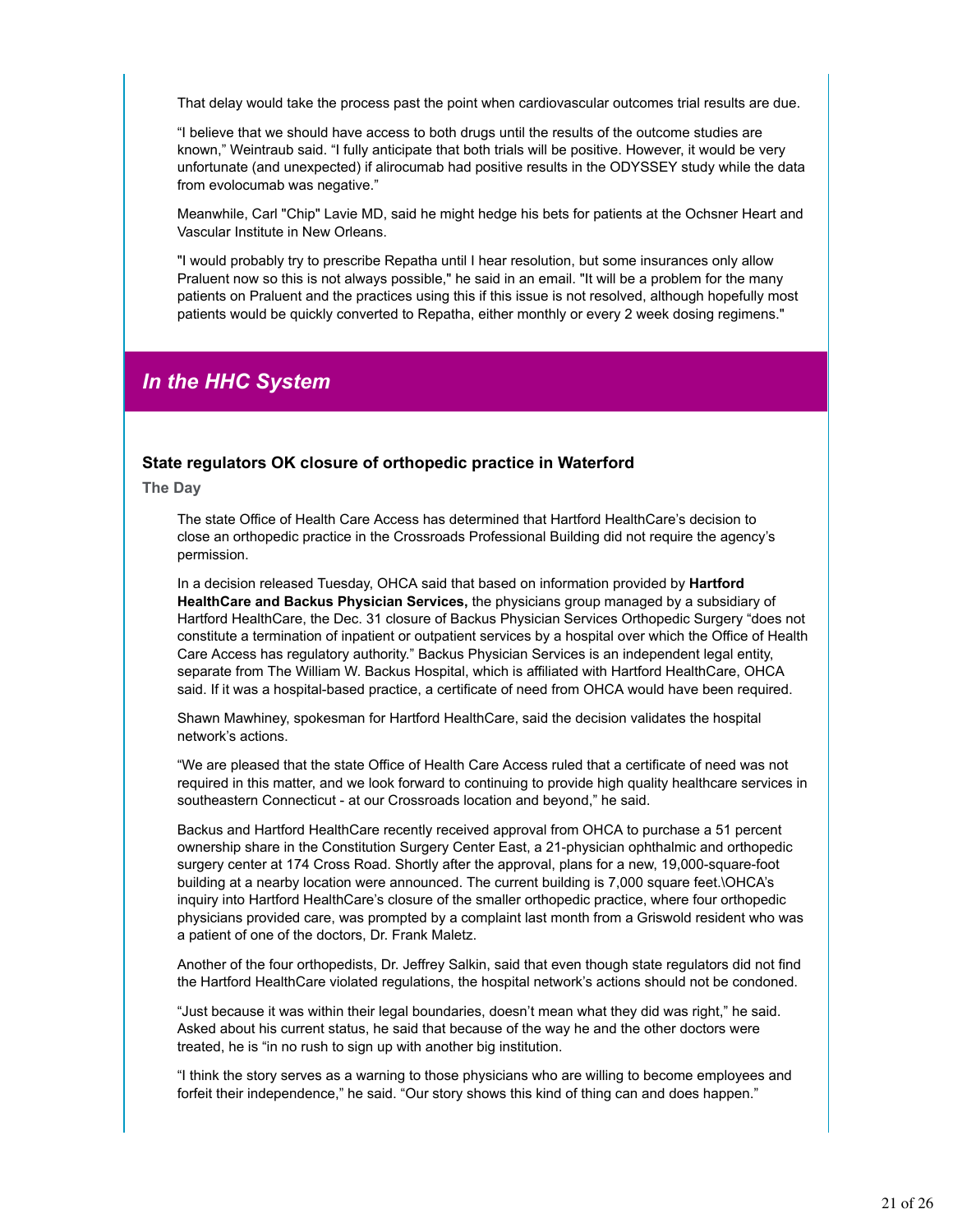# *Health Care News In the Region*

# **State Physicians Panel Urges Four More Conditions Be Qualified For Medical Marijuana**

#### **Hartford Courant**

Patients suffering from painful ailments that include fibromyalgia, muscular dystrophy, shingles and rheumatoid arthritis should be able to get medical marijuana in Connecticut, a state panel of doctors urged Wednesday.

The proposed expansion of Connecticut's medical marijuana program to cover more types of diseases and conditions is part of a national surge toward making pot more available to help ease severe medical problems.

South Carolina lawmakers are now looking at legalizing medical marijuana. In Arkansas, a state commission has just proposed authorizing 32 dispensaries for medical marijuana. A New York licensed marijuana grower announced Wednesday its plans to provide home deliveries in New York City, Westchester County and on Long Island.

Connecticut Consumer Protection Commissioner Jonathan Harris said Wednesday that the state's medical marijuana program "is growing, maturing every single day." Connecticut's program now has more than 593 doctors certified to prescribe medical pot to more than 15,100 registered patients, Harris said, and the state's six marijuana dispensaries will soon grow to a total of nine.

#### **Flu cases seen as 'widespread' in Connecticut**

**New Britain Herald**

State health officials continue to keep an eye on the rising number of reported influenza cases, a figure now seen as widespread in Connecticut and other regions of the U.S.

According to the state Department of Health, flu activity is rapidly increasing in Connecticut, with emergency department visits attributed to flu-like symptoms up from 5 percent to 6.7 percent. Meanwhile, the percentage of outpatient visits with an flu-like illness has recently increased above 2 percent, well above the 1 percent that is generally considered the baseline when there are increased influenza-associated visits to outpatient facilities.

According to the Center for Disease Control and Prevention, reported flu cases spiked as 2016 came to a close. As of last week, all but one of 10 U.S. regions designated by the agency are witnessing elevated influenza reports. Since October, more than 3,000 confirmed cases of the flu have been tallied by the CDC.

Closer to home, physicians and medical facilities are working to prevent the spread of the virus the best way they know how - by encouraging patients to get a flu shot. Several pharmacies, physicians' offices and urgent care and walk-in clinics in the region, including those operated by the Hartford HealthCare Medical Group, have the flu vaccine on hand.

"The mainstay of flu prevention remains vaccination," said **Dr. Jack Ross, chief of infectious disease at Hartford Hospital,** a facility in the Hartford HealthCare system.

Ross said children in particular are susceptible to the flu and should be considered priority vaccine candidates.

It may be a bit more unnerving for youngsters this year, the doctor pointed out, since for the first time in more than a decade the vaccine in nasal spray form is no long available.

The CDC has prohibited the spray because in recent years it proved increasingly ineffective in protecting against a potentially dangerous influenza virus. Actually, it was worse than ineffective last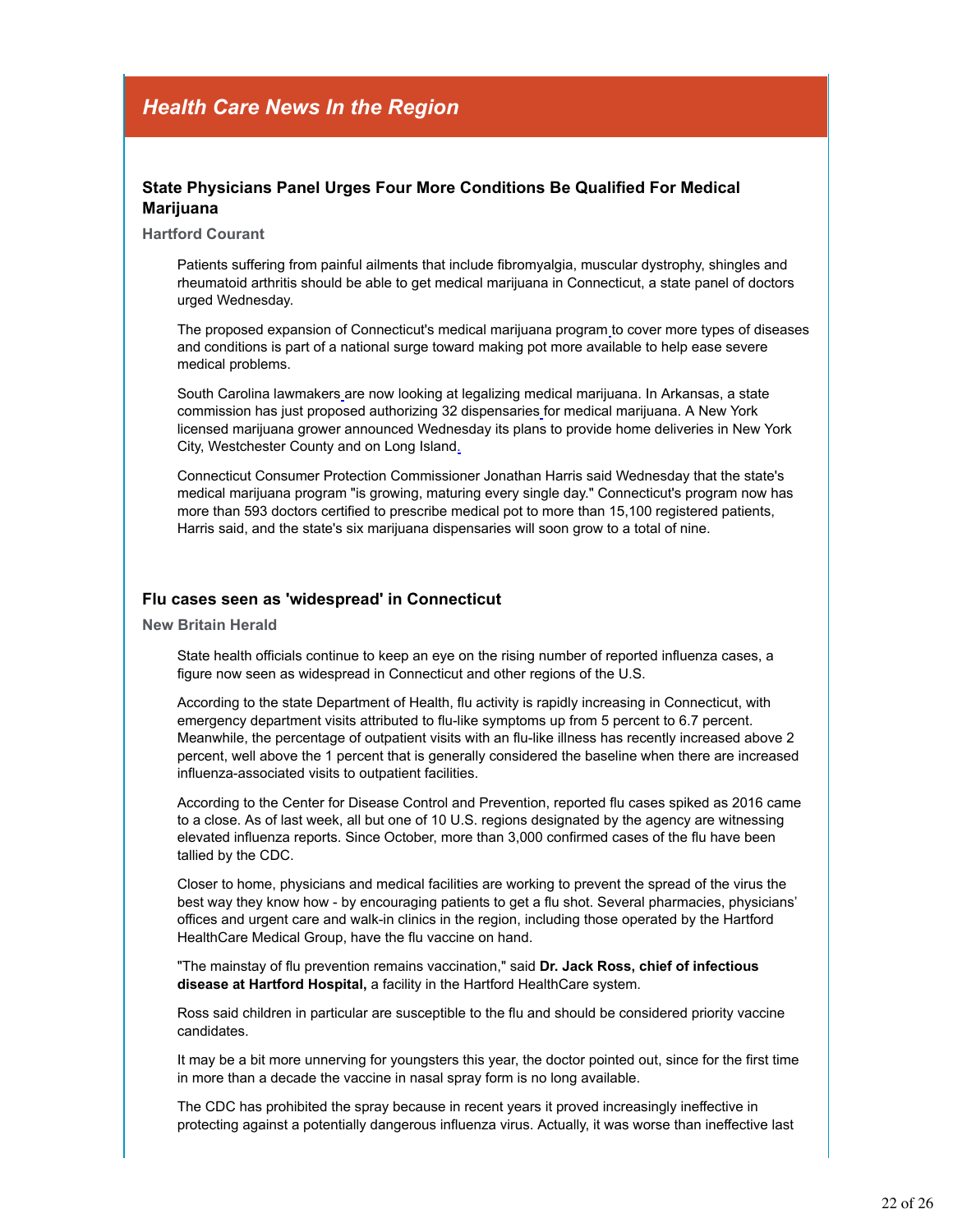year, Ross said, as federal health officials said it was useless.

The spray, best known by the brand name FluMist, was no match for last year's predominant strain, H1N1 - which affects children most adversely - effectively ending its run as the go-to, needle-free flu vaccination, Ross said.

In addition to the flu shot, the leading ways to avoid getting infected lie in daily activities, according to Dr. Virginia Mary Bieluch, chief of infectious diseases at the Hospital of Central Connecticut. In a recent radio interview, Bieluch recommended practicing good hand hygiene, coughing or sneezing into your elbow and staying home if you're sick.

# *Hot Topics in Health Care*

# **Year in Review: Top 10 Health Stories of 2016**

**Wall Street Journal**

The frightening spread of the Zika virus through the Americas. Outrage over soaring EpiPen prices. And more deaths in the U.S. from addictive opioid painkillers. Those are among the past year's big health stories. Here are my choices for the top 10:

#### **1. Zika virus**

The mosquito-borne Zika virus exploded in Brazil, where it was found to cause birth defects in the fetuses of infected women, especially microcephaly. That causes babies to be born with a smaller than normal head and often leads to intellectual disability. As the virus spread across the Americas, public-health officials issued travel advisories for pregnant women. Mosquito-control efforts were stepped up as the virus made inroads in Florida and Texas, prompting fear in many communities. The World Health Organization in November said Zika is no longer a global health emergency, but still a long-term priority. And scientists continue efforts to formulate a vaccine.

# **2. EpiPen prices**

Perhaps nothing drew the public's attention to the dramatic rise of prescription drug prices more than a huge jump in the cost of the allergy treatment, which topped \$600 this year. That's up 550% since Mylan NV began selling the product in 2007. Anger, including from families of children who must always carry the EpiPen lifesaving drug, spurred congressional hearings. Mylan agreed in October to pay \$465 million to settle allegations it overcharged the government and recently launched a \$300 generic version of EpiPen.

# **3. Life expectancy**

A seeming setback in public health came with the surprising news that the nation's mortality rate rose for the first time in four decades, mainly due to higher deaths from heart disease and stroke. Americans can now expect to live 78.8 years, down from 78.9 the previous year, the Centers for Disease Control and Prevention said earlier this month. It was the first decline since 1999, and experts pointed to the obesity epidemic and a rise in diabetes rates as factors behind more heartdisease-related deaths.

# **4. Painkiller addiction**

The opioid crisis continued this year with overdose deaths from the highly addictive prescription painkillers reaching all-time highs. Fentanyl, a synthetic, cheap opioid 50 times as powerful as heroin, helped fuel the crisis this year. The epidemic has left an increasing number of children in foster care,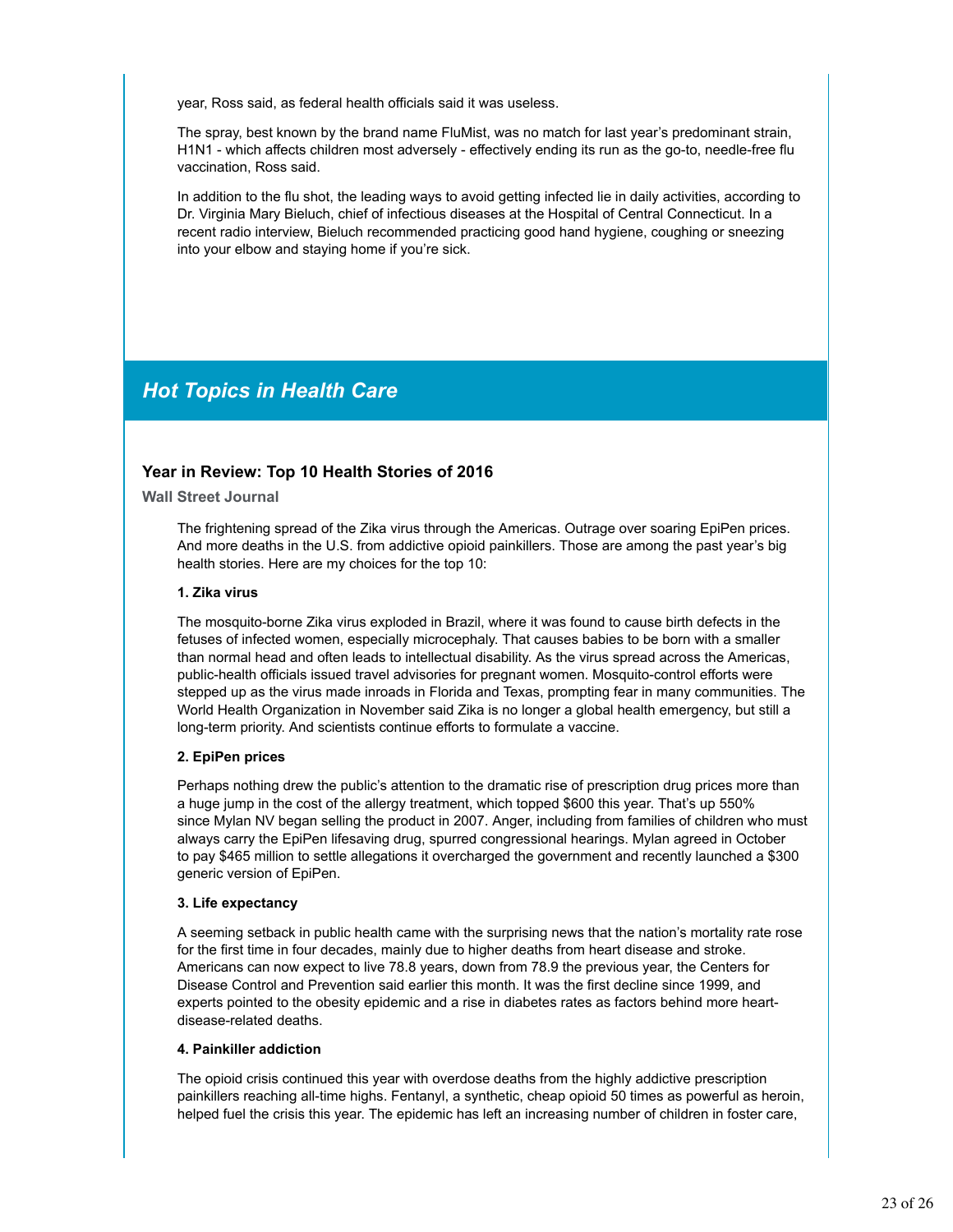strained law-enforcement departments and destroyed families. Federal prosecutors are going after drug companies and doctors that have contributed to the crisis.

### **5. Gene editing**

CRISPR-Cas9, a genetic-engineering tool to edit DNA in living organisms, shows promise for developing treatments for diseases, a research effort that is getting funding from the National Academy of Sciences. The technology is also being explored for public-health uses such as killing off disease-carrying mosquito populations and breeding animals whose organs can be used in human transplants. As with many lucrative discoveries, investors are pouring money into the technology and controversy over who owns the intellectual-property rights has led to a patent dispute.

#### **6. Tainted water**

Tap water with dangerously high lead levels created a public-health crisis in Flint, Mich., and sparked fears around the country. Blood tests showed elevated lead levels in many children in Flint, which had changed its water source in 2014. The Michigan attorney general has lodged criminal charges related to the crisis against 13 former and current local and state officials The city has since switched water sources and the percentage of children with high lead levels has declined sharply.

#### **7. Transgender health**

Medical services and support for transgender people expanded last year. Groups like the American Academy of Pediatrics expressed support for transgender youth. A study in the journal Pediatrics in March found that transgender pre-adolescents have good mental-health outcomes after they transition socially to the gender they identify with. And major hospitals and academic centers have begun offering surgery and other services to transgender people that are increasingly covered by insurance plans.

#### **8. Obamacare woes**

It was tough going for the Affordable Care Act, the president's signature health program known as Obamacare. Insurers continued to pull out of the program, leaving one-third of U.S. counties with just one insurance company to be listed next year on exchanges where people go to purchase their plans. With president-elect Donald Trump threatening to overturn the ACA, there is widespread uncertainty over how millions of people enrolled in plans will get health care.

#### **9. Screen-time benefits**

Screen time may have some benefits after all. The popular Pokémon Go game that captured the country's attention this summer led to users taking 1,500 more steps a day than usual, according to a study in the Journal of Medical Internet Research. The average player saw significant boosts in physical activity for 30 days. Other research shows that making social connections through activitytracking apps, such as Argus by Azumio, also gets people to move more.

# **10. Sleep**

Sleep has increasingly become a public-health issue. Sleep deprivation causes us to gain weight and become less emotionally stable, and makes it harder to read other people's facial expressions, research shows. We got even less sleep than usual at times this year due to the stressful campaign for U.S. president. For people with insomnia-one third of the population-new recommendations this year called for managing it with cognitive behavioral therapy rather than medications.

# **Hospital industry warns of 'crisis' if health law is repealed**

# **Hartford Courant**

The nation's hospital industry warned President-elect Donald Trump and congressional leaders on Tuesday that repealing the Affordable Care Act could cost hospitals \$165 billion by the middle of the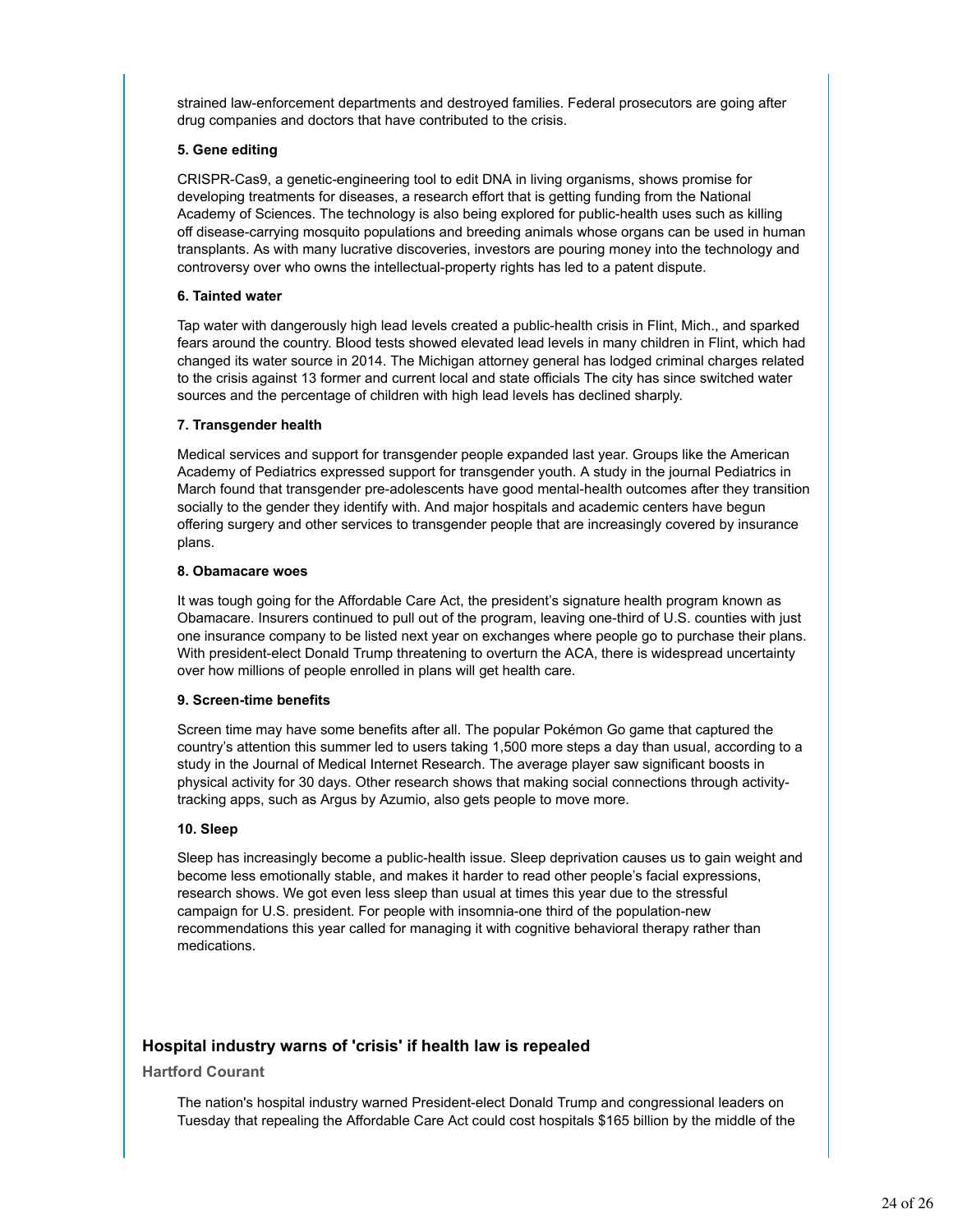next decade and trigger "an unprecedented public health crisis."

The two main trade groups for U.S. hospitals dispatched a letter to the incoming president and Capitol Hill's top four leaders, saying that the government should help hospitals avoid massive financial losses if the law is rescinded in a way that causes a surge of uninsured patients.

The letter, along with a consultant's study estimating the financial impact of undoing the Affordable Care Act, makes hospitals the first sector of the health care industry to speak out publicly to try to protect itself from a sharp reversal in health policy that Trump is promising and congressional Republicans have long favored.

When it was enacted in 2010, the health care law was a product of a delicate balancing act among various parts of the health care industry. Each essentially agreed to sacrifices in exchange for the prospect of millions of Americans gaining insurance to help cover their medical expenses.

Since Trump's election last month, most health-industry sectors have quietly been trying to glean - and influence - the thinking within Congress' GOP majority and the president-elect's transition team.

America's Health Insurance Plans (AHIP), the insurers' main lobby, has been holding private meetings with members of Congress. According to an AHIP spokeswoman, the group is urging that a repeal of the Affordable Care Act avoid disrupting newly gained coverage, eliminate certain taxes the law placed on insurers and replace the requirement that most Americans carry insurance with strong financial incentives for coverage.

In contrast, the American Hospital Association and the Federation of American Hospitals (FAH) convened a news conference Tuesday to release the study's findings and draw attention to their concerns.

Charles "Chip" Kahn III, president of FAH, a for-profit group, said the amount of money that hospitals could lose under a repeal of the Affordable Care Act was "unsettling."

Joann Anderson, president of Southeastern Health, a financially fragile rural hospital in Lumberton, N.C., one of that state's most economically depressed areas, said the prospect of repealing the health law without a replacement to keep people insured is "gut-wrenching. ... We cannot take additional cuts."

The study, by the health economics consulting firm Dobson DaVanzo, used as its starting point a bill that is the only Affordable Care Act-repeal legislation that Congress has produced. It was vetoed early this year by President Barack Obama. That legislation would have eliminated crucial parts of the health law - among them, federal subsidies for health plans people buy through insurance marketplaces created by the law, penalties for violating its insurance requirements, and the expansion of Medicaid that 31 states have adopted.

Borrowing from Congressional Budget Office estimates, the study says a similar repeal would cause an additional 22 million people to be uninsured by 2026. By then, it predicts, hospitals would lose \$165 billion as a result - and \$102 billion more unless the government reverses certain payment cuts the law made to hospitals that treat many uninsured patients.

The hospital groups say that if Trump and Congress repeal the Affordable Care Act without replacing it right away, they should also restore government payments for hospital care of Medicare and Medicaid patients to what they were before the 2010 law. When it was enacted, the premise was that hospitals could absorb lower payments if more people were insured.

A spokeswoman for House Speaker Paul Ryan, R-Wis., noted that Ryan has said he favors a transition period to phase out the law but has not specified how long he prefers. A spokesman for Senate Majority Leader Mitch McConnell, R-Ky., said the senator has held over 100 meetings with hospital leaders, employees and patients "to hear firsthand about the damage the law is doing."

Spokesmen for the Trump transition team did not answer repeated requests for a reply, except for a note that said: "We have received your request. Due to the volume of requests coming in, response time may be slower than usual."